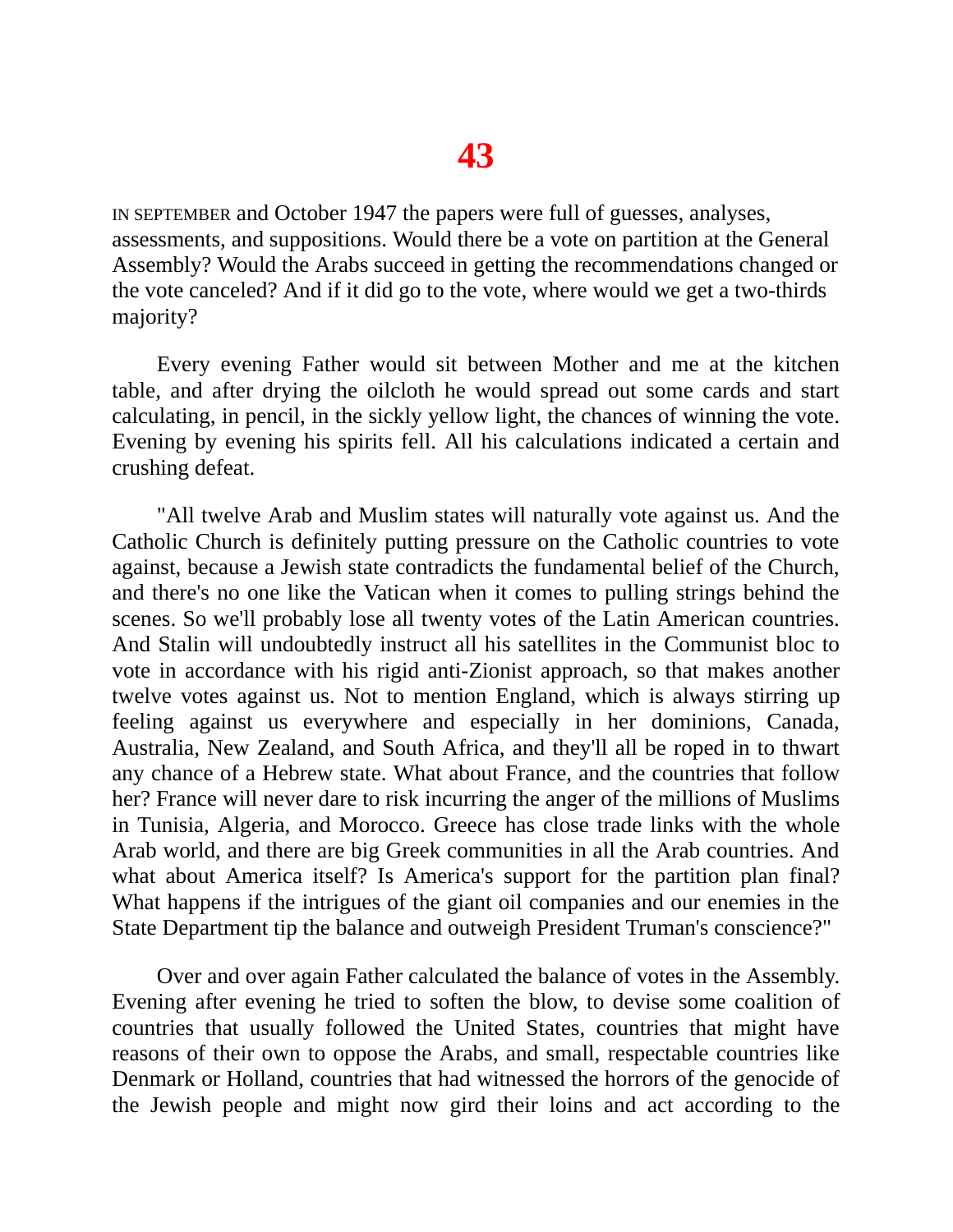dictates of their conscience rather than considerations of self-interest and oil.

Was the Silwani family, in their villa in Sheikh Jarrah (a mere forty minutes' walk from here), also sitting around a piece of paper at their kitchen table this very minute, making the same calculations in reverse? Were they worrying, just like us, which way Greece would vote, and chewing the tip of a pencil over the final decision of the Scandinavian countries? Did they also have their optimists and pessimists, their cynics and their prophets of doom? Were they also trembling every night, imagining that we were scheming, stirring things up, cunningly pulling strings? Were they also all asking what would happen here, what would come to pass? Were they just as frightened of us as we were of them?

And how about Aisha, and her parents in Talbieh? Was her whole family sitting in a room full of men with mustaches and jeweled women with angry faces and eyebrows that met above their noses, gathered in a circle around bowls of sugared orange peel, whispering among themselves and planning to "drown us in blood"? Did Aisha still sometimes play tunes she had learned from her Jewish piano teacher? Or was she forbidden to?

Or perhaps they were standing in a silent circle around their little boy's bed? Awwad. His leg had been amputated. Because of me. Or he was dying from blood poisoning. Because of me. His curious, innocent puppy-dog eyes were closed. Pressed tight with suffering. His face drawn and pale as ice. His forehead racked with pain. His pretty curls lying on the white pillow. Jest a moment rest a moment. Groaning and shaking with pain. Or quietly crying in a high-pitched baby voice. And his sister sitting by his bedside hating me because it was my fault, everything was my fault, it was my fault she was beaten so cruelly, so thoroughly, over and over again, on her back, her head, her frail shoulders, not the way a girl who has done something wrong is sometimes beaten, but like a stubborn horse. It was my fault.

Grandpa Alexander and Grandma Shlomit used to come around sometimes on those September evenings in 1947 to sit with us and take part in Father's votecounting stock exchange. Also Hannah and Hayim Toren, or the Rudnickis,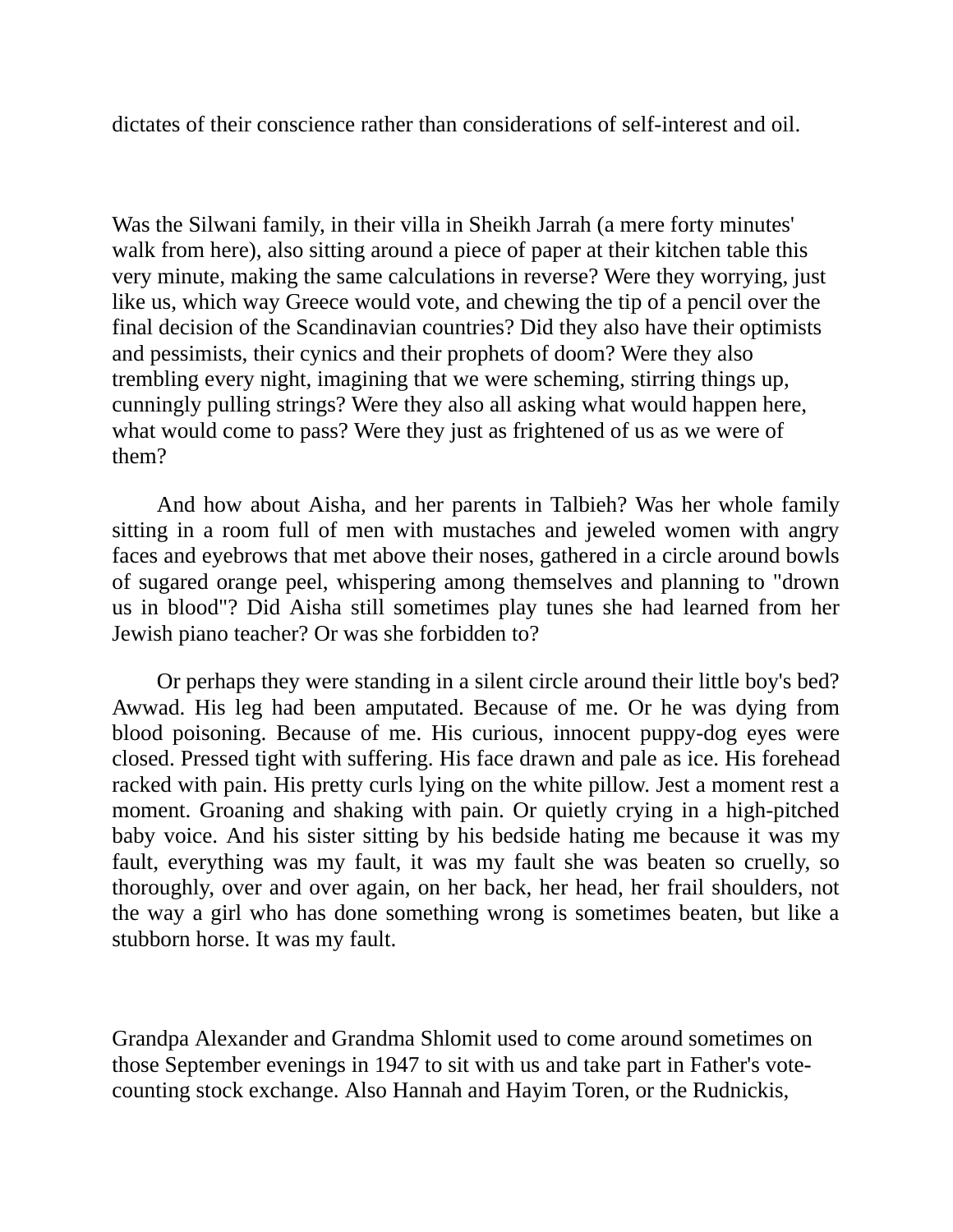Auntie Mala and Uncle Staszek, or the Abramskis, or our neighbors the Rosendorffs and Tosia and Gustav Krochmal. Mr. Krochmal had a tiny lock-up shop down Geula Street where he sat all day wearing a leather apron and hornrimmed glasses, repairing dolls:

## *Reliable healer from Danzig, toy doctor*

Once, when I was about five, Uncle Gustav mended my red-haired ballerina doll, Tsilly, for me for nothing, in his miniature workshop. Her freckled nose had broken off. Skillfully, with a special glue, Mr. Krochmal repaired her so well that you could hardly see the scar.

Mr. Krochmal believed in dialogue with our Arab neighbors. In his view, the residents of Kerem Avraham ought to get together a small, select deputation and go and hold talks with the mukhtars, sheikhs, and other dignitaries of the nearest Arab villages. After all, we had always enjoyed good neighborly relations, and even if the rest of the country was going out of its mind, there was no logical reason why here, in northwest Jerusalem, where there had never been any conflict or hostility between the two sides—

If he could only speak a little Arabic or English, he himself, Gustav Krochmal, who had applied his healing skills for many years to Arab and Jewish dolls alike, without distinction, would pick up his walking stick, cross the empty field that divided us from them, knock on their doors, and explain to them, in simple terms, from house to house—

Sergeant Wilk, Uncle Dudek, a handsome man who looked like an English colonel in a film and actually did serve the British at that time as a policeman, came around one evening and stayed for a while, bringing a box of *langues de chat* from a special chocolate factory. He drank a cup of coffee and chicory mixture, ate a couple of biscuits, and dazzled me with his smart black uniform with its row of silvery buttons, the leather belt that ran diagonally across his chest, and his black pistol that reposed in a gleaming holster on his hip, like a sleeping lion (only the butt protruded, giving me the shivers every time I looked at it). Uncle Dudek stayed a quarter of an hour or so, and it was only after my parents and their guests had begged him that he finally let out one or two veiled hints about what he had gathered from the veiled hints of some high-ranking British police officers who knew what they were talking about: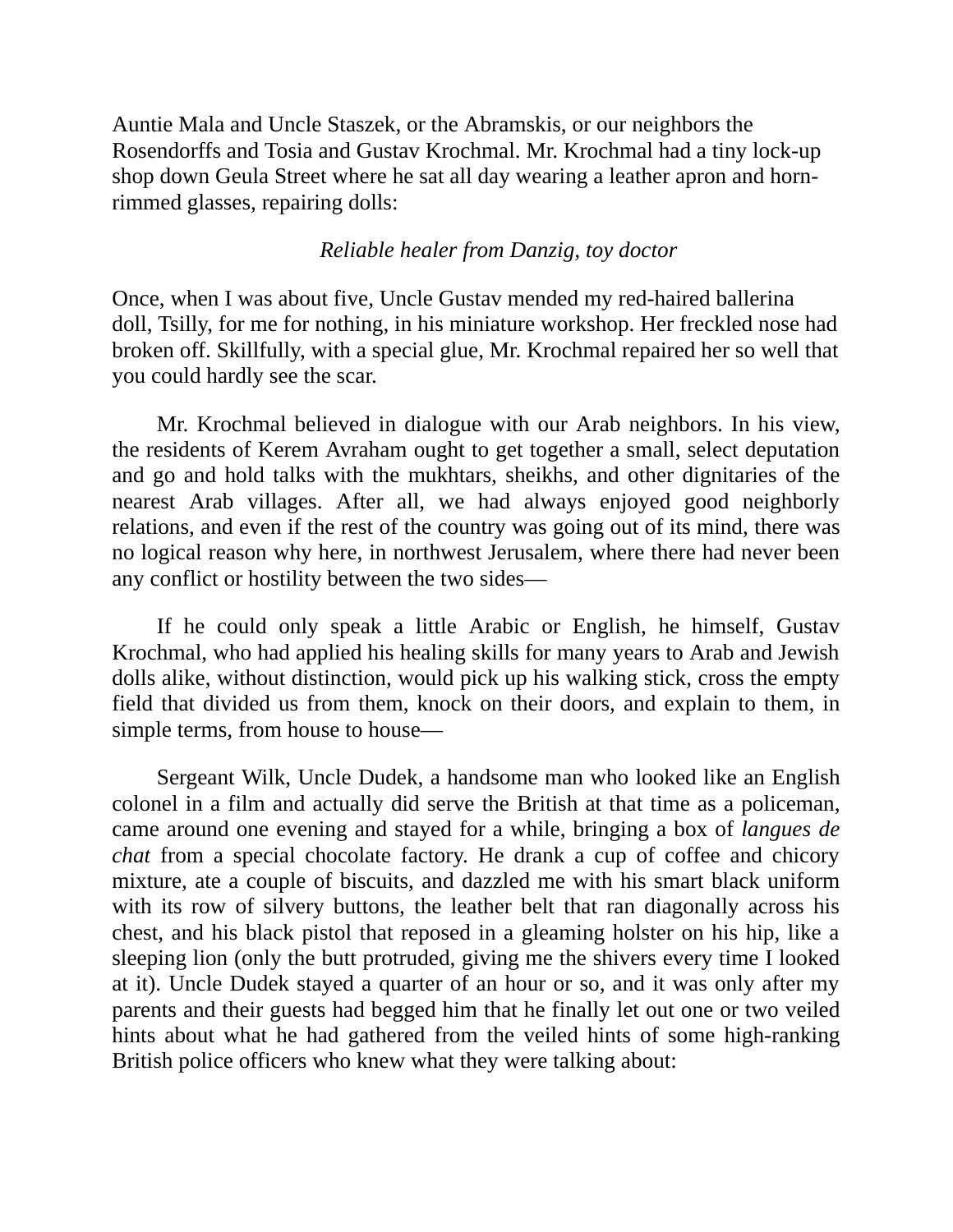"It's a pity about all your calculations and guesses. There's not going to be any partition. There aren't going to be two states, seeing as what the whole of the Negev is going to remain in British hands so they can protect their bases in Suez, and the British will also hang on to Haifa, the town as well as the port, and the main airfields at Lydda, Ekron, and Ramat David, and their clump of army camps at Sarafand. All the rest, including Jerusalem, the Arabs will get, seeing as what America wants them to agree in return to let the Jews have a kind of pocket between Tel Aviv and Hadera. The Jews will be permitted to establish an autonomous canton in this pocket, a sort of Jewish Vatican City, and we'll gradually be allowed to bring into this pocket up to a hundred thousand or at most a hundred and fifty thousand survivors from the DP camps. If necessary, this Jewish pocket will be defended by a few thousand US marines from the Sixth Fleet, from their giant aircraft carriers, seeing as that they don't believe the Jews will be able to defend themselves under these conditions."

"But that's a ghetto!" Mr. Abramski shouted in a terrible voice. "A prison! Solitary confinement!"

Gustav Krochmal, for his part, smiled and suggested pleasantly:

"It would be much better if the Americans took this Lilliput they want to give us, and simply gave us their two aircraft carriers instead: we'd be more comfortable there, and safer too. And a bit less crowded."

Mala Rudnicki begged the policeman, implored him, as though she were pleading with him for our lives:

"What about Galilee? Galilee, dear Dudek? And the Valleys? Won't we even get the Valleys? Why can't they leave us that at least? Why must they take the poor man's last ewe-lamb?"

Father remarked sadly:

"There's no such thing as the poor man's last ewe-lamb, Mala: the poor man had only one ewe-lamb, and they came and took that away from him."

After a short silence Grandpa Alexander exploded furiously, going red in the face, puffing up as if he was about to boil over:

"He was quite right, that villain from the mosque in Jaffa! He was quite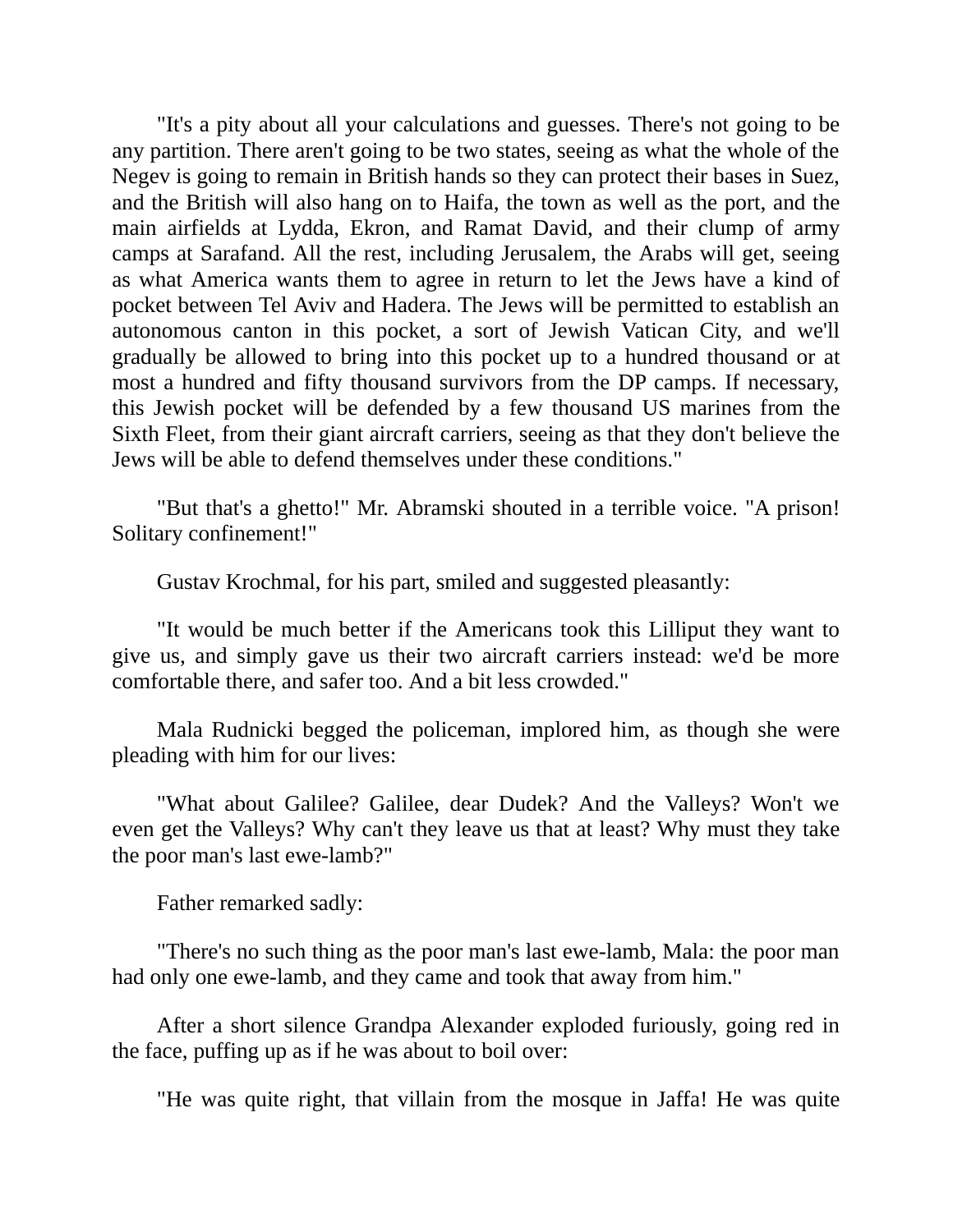right! We really are just dung! *Nu*, what: this is the end! *Vsyo! Khvatit!* That's enough! All the anti-Semites in the world are very right. Khmelnicki was right. Petliura was right. Hitler was right also: *nu*, what. There really is a curse on us! God really does hate us! As for me," Grandpa groaned, flaming red, shooting flecks of saliva in every direction, thumping on the table till he made the teaspoons rattle in the glasses, "nu, what, *ty skazal*, the same way as God hates us so I hate him back! I hate God! Let him die already! The anti-Semite from Berlin is burnt, but up there is sitting another Hitler! Much worse! *Nu*, what! He's sitting there laughing at us, the rascal!"

Grandma Shlomit took hold of his arm and commanded:

"Zisya! that's enough! *Shto ty govorish! Genug! Iber genug!*"

They somehow calmed him down. They poured him a little brandy and put some biscuits in front of him.

But Uncle Dudek, Sergeant Wilk, apparently considered that words such as those that Grandpa had roared so desperately should not be uttered in the presence of the police, so he stood up, donned his splendid policeman's peaked cap, adjusted his holster on his left hip, and from the doorway offered us a chance of a reprieve, a ray of light, as though taking pity on us and condescending to respond positively to our appeal, at least up to a point:

"But there's another officer, an Irishman, a real character, who keeps repeating the same thing, that the Jews have more brains than the rest of the world put together, and they always end up landing on their feet. That's what he says. The question is, whose feet exactly do they land on? Good night, all. I must just ask you not to repeat anything I've told you, seeing as what it's inside information." (All his life, even as an old man, after living in Jerusalem for sixty years, Uncle Dudek always insisted on saying "seeing as what," and three generations of devoted sticklers for the language failed to teach him otherwise. Even his years of service as a senior police officer and eventually as chief of the Jerusalem police, and later as deputy director-general of the Ministry of Tourism, did not help. He always stayed just as he was—"seeing as what I'm just a stubborn Jew!").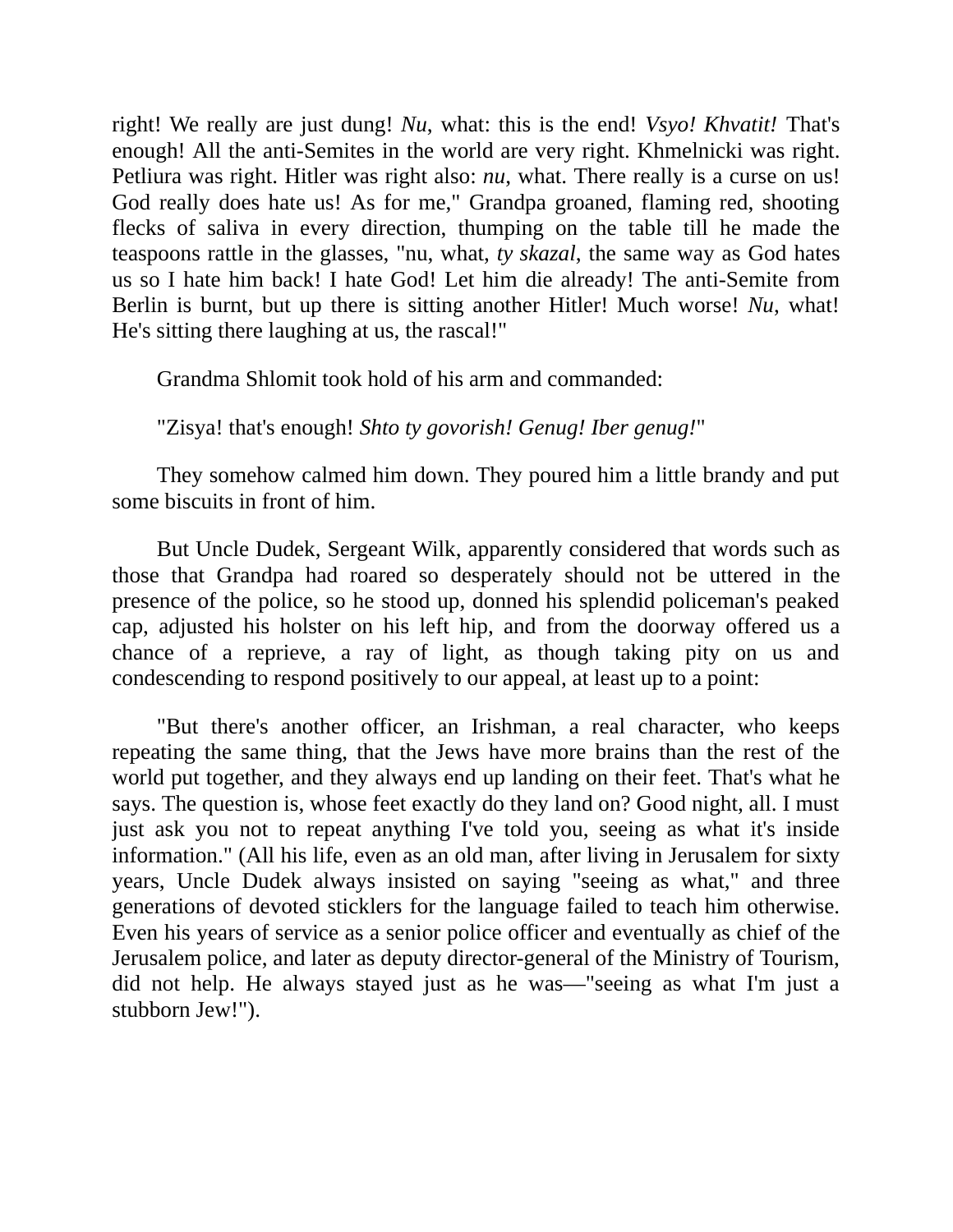FATHER EXPLAINED over supper one evening that at the General Assembly of the United Nations, which would meet on November 29, at Lake Success, near New York, a majority of at least two-thirds would be required if the UNSCOP report recommending the creation of two states on the territory of the British Mandate, one Jewish and one Arab, was to be adopted. The Muslim bloc, together with Britain, would do everything in their power to prevent such a majority. They wanted the whole territory to become an Arab state under British protection, just as some other Arab countries, including Egypt, Trans-Jordan, and Iraq, were de facto under British protection. On the other side, President Truman was working, contrary to his own State Department, for the partition proposal to be accepted.

Stalin's Soviet Union had surprisingly joined with the United States and also supported the establishment of a Jewish state side by side with an Arab one: he may have foreseen that a vote in favor of partition would lead to many years of bloody conflict in the region, which would enable the USSR to acquire a foothold in the area of British influence in the Middle East, close to the oil fields and the Suez Canal. Contorted calculations on the part of the superpowers coincided with one another, and apparently intersected with religious ambitions: the Vatican hoped to gain decisive influence in Jerusalem, which under the partition plan was to be under international control, i.e., neither Muslim nor Jewish. Considerations of conscience and sympathy intertwined with selfish, cynical ones: several European governments were seeking a way of somehow compensating the Jewish people for losing a third of its numbers at the hands of the German murderers and for generations of persecution. The same governments, however, were not averse to channeling the tide of hundreds of thousands of indigent displaced Eastern European Jews who had been languishing in camps since the defeat of Germany as far away as possible from their own territories and indeed from Europe.

Right up to the moment of the actual vote it was hard to foresee the outcome. Pressures and temptations, threats and intrigues and even bribes managed to sway the crucial votes of three or four little republics in Latin America and the Far East back and forth. The government of Chile, which had been in favor of partition, yielded to Arab pressure and instructed its representative at the UN to vote against. Haiti announced its intention of voting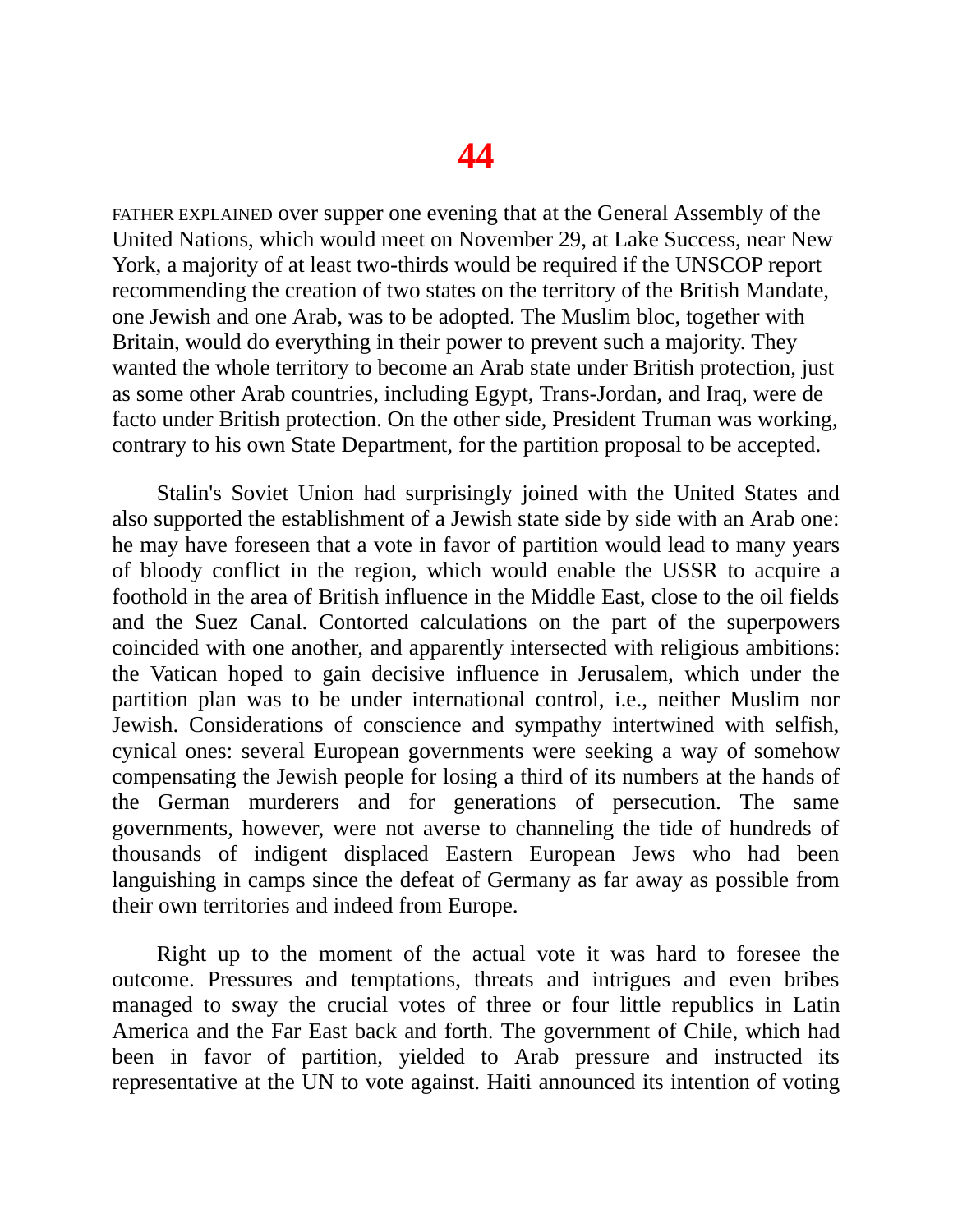against. The Greek delegation was of a mind to abstain, but also decided at the last minute to support the Arab position. The Philippine representative refused to commit himself. Paraguay hesitated; its delegate to the UN, Dr. César Acosta, complained that he had not received clear instructions from his government. In Siam there had been a coup d'état, and the new government had recalled its delegation and not yet dispatched a new one. Liberia promised to support the proposal. Haiti changed its mind, under American pressure, and decided to vote in favor.\* Meanwhile, in Amos Street, in Mr. Auster's grocery shop or at Mr. Caleko's, the news agent and stationer, they told of a good-looking Arab diplomat who had exerted his charms on the female representative of a small state and managed to get her to vote against the partition plan, even though her government had promised the Jews their support. "But at once," Mr. Kolodny, the proprietor of Kolodny's Printing Press, chuckled, "they sent a clever Jew to spill the beans to the infatuated diplomat's husband, and a clever Jewess to spill the beans to the diplomatic Don Juan's wife, and in case that doesn't do the trick, they've also arranged..." (here the conversation switched to Yiddish, so I wouldn't understand).

## \*See Jorge García Granados, *The Birth of Israel: The Drama As I Saw It* (New York: Alfred A. Knopf, 1948).

On Saturday morning, they said, the General Assembly would convene at a place called Lake Success and there they would determine our fate. "Who is for life and who for destruction," said Mr. Abramski. And Mrs. Tosia Krochmal fetched the extension cord from the sewing machine in her husband's dolls' hospital to enable the Lembergs to bring their heavy black radio receiver outside and set it up on the table on the balcony. (It was the only radio in Amos Street, if not in the whole of Kerem Avraham.) They would put it on at full volume, and we would all assemble in the Lembergs' apartment, in the yard, in the street, on the balcony of the apartment upstairs and on the balcony opposite, and so the whole street would be able to hear the live broadcast, and learn the verdict and what the future held for us ("if indeed there is a future after this Saturday").

"The name Lake Success," Father remarked, "is the opposite of the Sea of Tears that symbolizes the fate of our people in Bialik. Your Highness," he continued, "will be allowed to take part on this occasion, as befits his new role as devout newspaper reader and as our political and military commentator."

Mother said: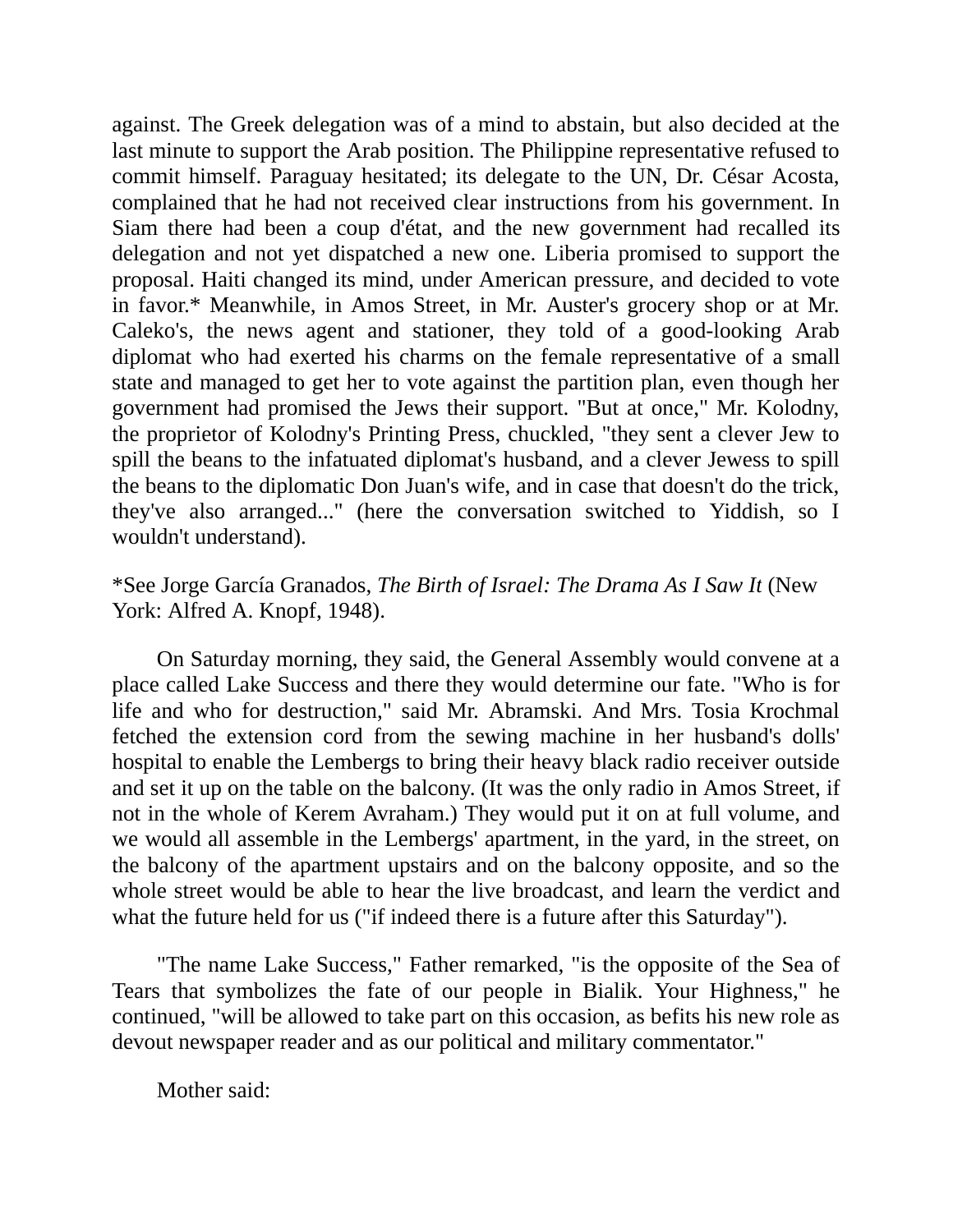"Yes, but with a sweater on: it's chilly out."

But on Saturday morning it turned out that the fateful meeting due to take place that afternoon at Lake Success would start here only in the evening, because of the time difference between New York and Jerusalem, or perhaps because Jerusalem was such an out-of-the-way place, so far from the great world, over the hills and far away, that everything that happened out there only reached us faintly, and always after a delay. The vote, they worked out, would be taken when it was very late in Jerusalem, close to midnight, an hour when this child ought to be long since tucked in bed, because we have to get up for school in the morning.

Some rapid sentences were exchanged between Mother and Father, a short exchange in shchphzhenic Polish and yanikhatchuic Russian, at the end of which Mother said:

"It might be best after all if you go to bed as usual tonight, but we'll sit outside by the fence and listen to the broadcast from the Lembergs' balcony, and if the result is positive, we'll wake you up even if it's midnight and tell you. We promise."

After midnight, toward the end of the vote, I woke up. My bed was underneath the window that looked out on the street, so all I had to do was kneel and peer through the slats of the shutters. I shivered.

Like a frightening dream, crowds of shadows stood massed together silently by the yellow light of the street lamp, in our yard, in the neighboring yards, on balconies, in the roadway, like a vast assembly of ghosts. Hundreds of people not uttering a sound, neighbors, acquaintances, and strangers, some in their nightclothes and others in jacket and tie, occasional men in hats or caps, some women bareheaded, others in dressing gowns with scarves around their heads, some of them carrying sleepy children on their shoulders, and on the edge of the crowd I noticed here and there an elderly woman sitting on a stool or a very old man who had been brought out into the street with his chair.

The whole crowd seemed to have been turned to stone in that frightening night silence, as if they were not real people but hundreds of dark silhouettes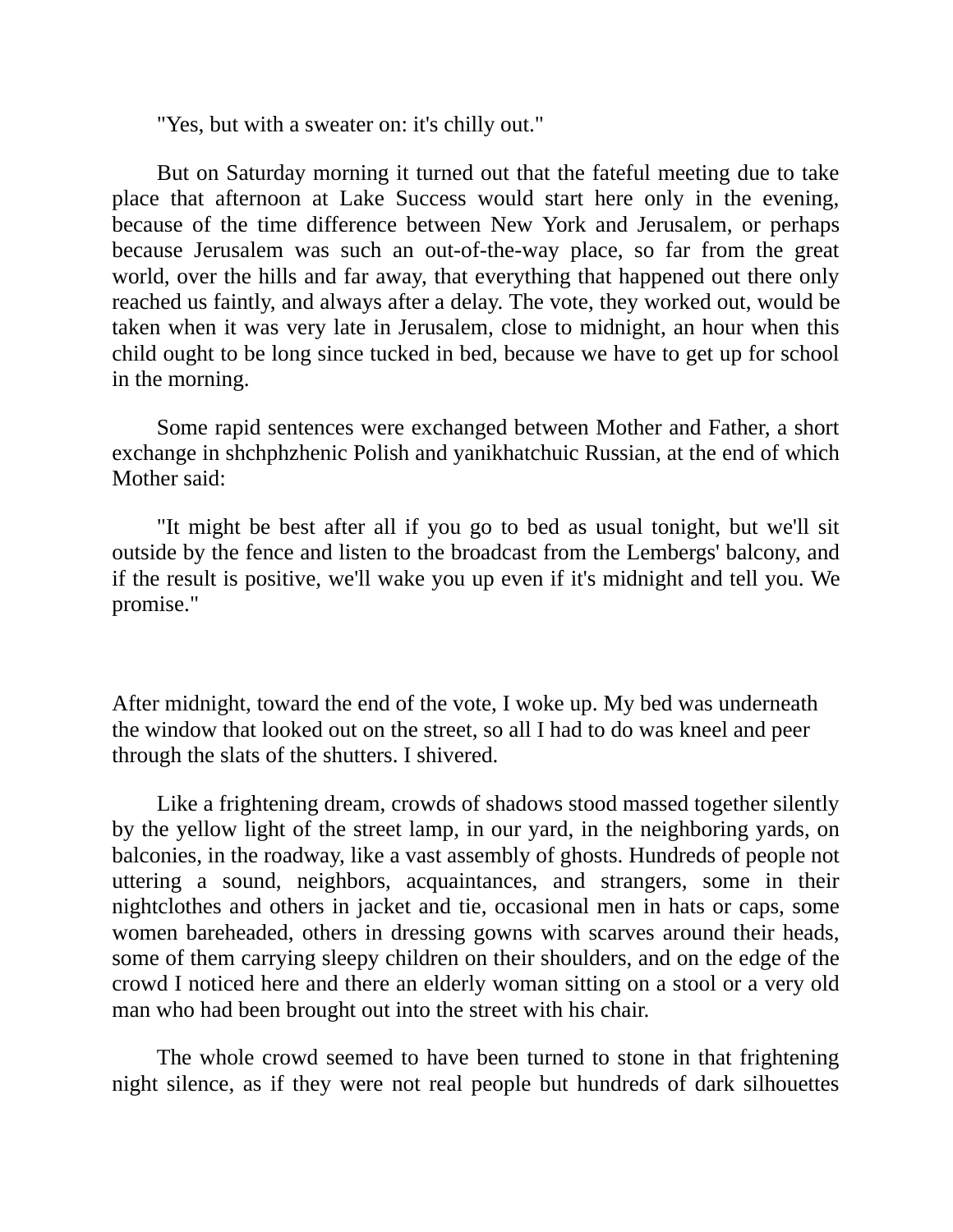painted onto the canvas of the flickering darkness. As though they had died on their feet. Not a word was heard, not a cough or a footstep. No mosquito hummed. Only the deep, rough voice of the American presenter blaring from the radio, which was set at full volume and made the night air tremble, or it may have been the voice of the president of the Assembly, the Brazilian Oswaldo Aranha. One after another he read out the names of the last countries on the list, in English alphabetical order, followed immediately by the reply of their representative. United Kingdom: abstains. Union of Soviet Socialist Republics: yes. United States: yes. Uruguay: yes. Venezuela: yes. Yemen: no. Yugoslavia: abstains.

At that the voice suddenly stopped, and an otherworldly silence descended and froze the scene, a terrified, panic-stricken silence, a silence of hundreds of people holding their breath, such as I have never heard in my life either before or after that night.

Then the thick, slightly hoarse voice came back, shaking the air as it summed up with a rough dryness brimming with excitement: Thirty-three for. Thirteen against. Ten abstentions and one country absent from the vote. The resolution is approved.

His voice was swallowed up in a roar that burst from the radio, overflowing from the galleries in the hall at Lake Success, and after a couple more seconds of shock and disbelief, of lips parted as though in thirst and eyes wide open, our faraway street on the edge of Kerem Avraham in northern Jerusalem also roared all at once in a first terrifying shout that tore through the darkness and the buildings and trees, piercing itself, not a shout of joy, nothing like the shouts of spectators in sports grounds or excited rioting crowds, perhaps more like a scream of horror and bewilderment, a cataclysmic shout, a shout that could shift rocks, that could freeze your blood, as though all the dead who had ever died here and all those still to die had received a brief window to shout, and the next moment the scream of horror was replaced by roars of joy and a medley of hoarse cries and "The Jewish People Lives" and somebody trying to sing Hatikvah and women shrieking and clapping and "Here in the Land Our Fathers Loved," and the whole crowd started to revolve slowly around itself as though it were being stirred in a huge cement mixer, and there were no more restraints, and I jumped into my trousers but didn't bother with a shirt or sweater and shot out our door, and some neighbor or stranger picked me up so I wouldn't be trampled underfoot, and I was passed from hand to hand until I landed on my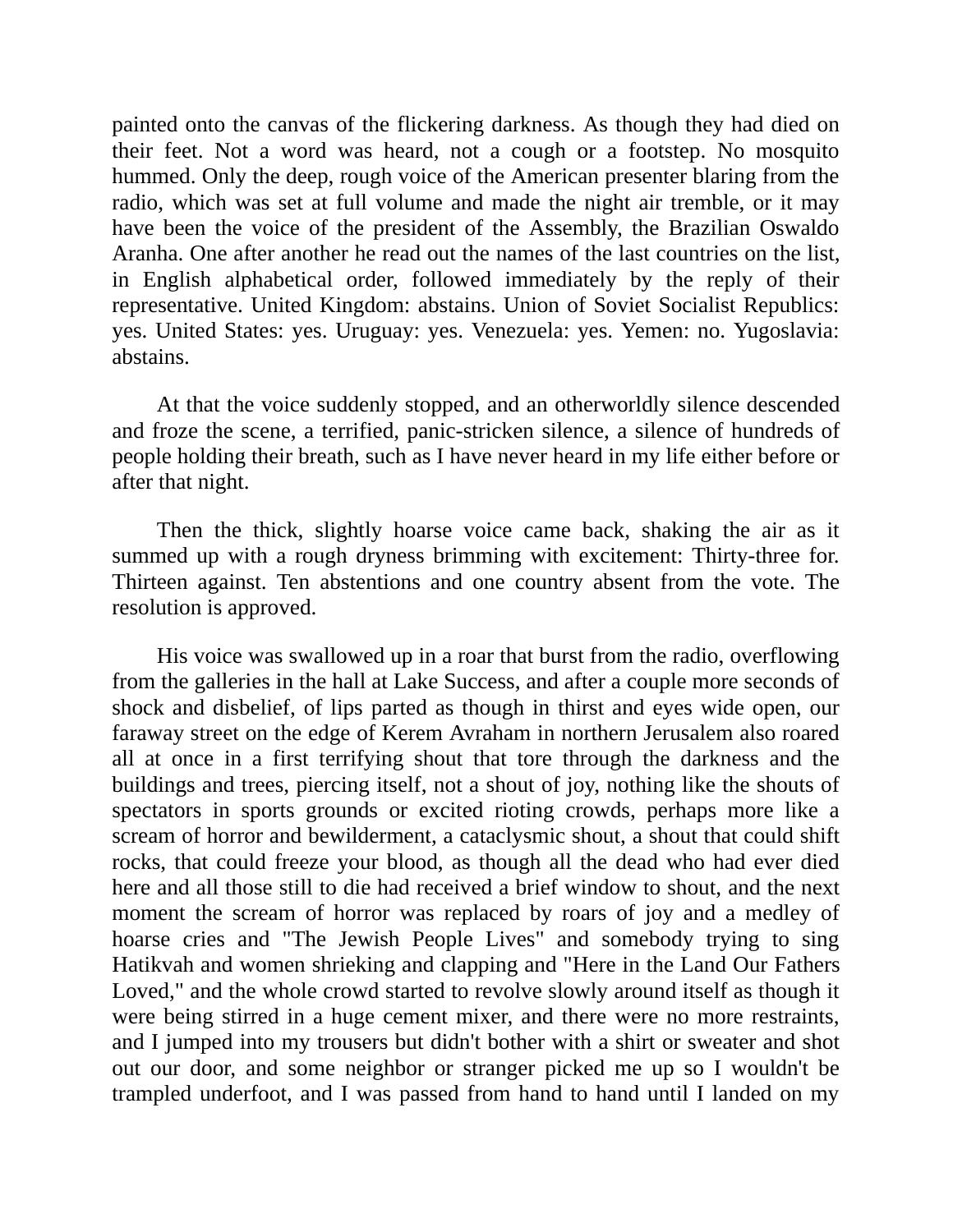father's shoulders near our front gate. My father and mother were standing there hugging one another like two children lost in the woods, as I had never seen them before or since, and for a moment I was between them inside their hug and a moment later I was back on Father's shoulders and my very cultured, polite father was standing there shouting at the top of his voice, not words or wordplay or Zionist slogans, not even cries of joy, but one long naked shout like before words were invented.

Others were singing now, everyone was singing, but my father, who couldn't sing and didn't know the words of the popular songs, did not stop but went on with his long shout to the end of his lungs *aaaahhh*, and when he ran out of breath, he inhaled like a drowning man and went on shouting, this man who wanted to be a famous professor and deserved to become one, but now he was all just *aaahhhh.* And I was surprised to see my mother's hand stroking his wet head and the back of his neck, and then I felt her hand on my head and my back too because I might unawares have been helping my father shout, and my mother's hand stroked the two of us over and over again, perhaps to soothe us or perhaps not, perhaps out of the depths she was also trying to share with him and me in our shout and with the whole street, the whole neighborhood, the whole city, and the whole country, my sad mother was trying to participate this time no, definitely not the whole city but only the Jewish areas, because Sheikh Jarrah, Katamon, Bakaa, and Talbieh must have heard us that night wrapped in a silence that might have resembled the terrified silence that lay upon the Jewish neighborhoods before the result of the vote was announced. In the Silwanis' house in Sheikh Jarrah and in Aisha's home in Talbieh and the home of the man in the clothes shop, the beloved man Gepetto with the bags under his compassionate eyes, there were no celebrations tonight. They must have heard the sounds of rejoicing from the Jewish streets, they may have stood at their windows to watch the few joyful fireworks that injured the dark sky, pursing their lips in silence. Even the parrots were silent. And the fountain in the pool in the garden. Even though neither Katamon, Talbieh, nor Bakaa knew or could know yet that in another five months they would fall empty, intact, into the hands of the Jews and that new people would come and live in those vaulted houses of pink stone and those villas with their many cornices and arches.

Then there was dancing and weeping on Amos Street, in the whole of Kerem Avraham and in all the Jewish neighborhoods; flags appeared, and slogans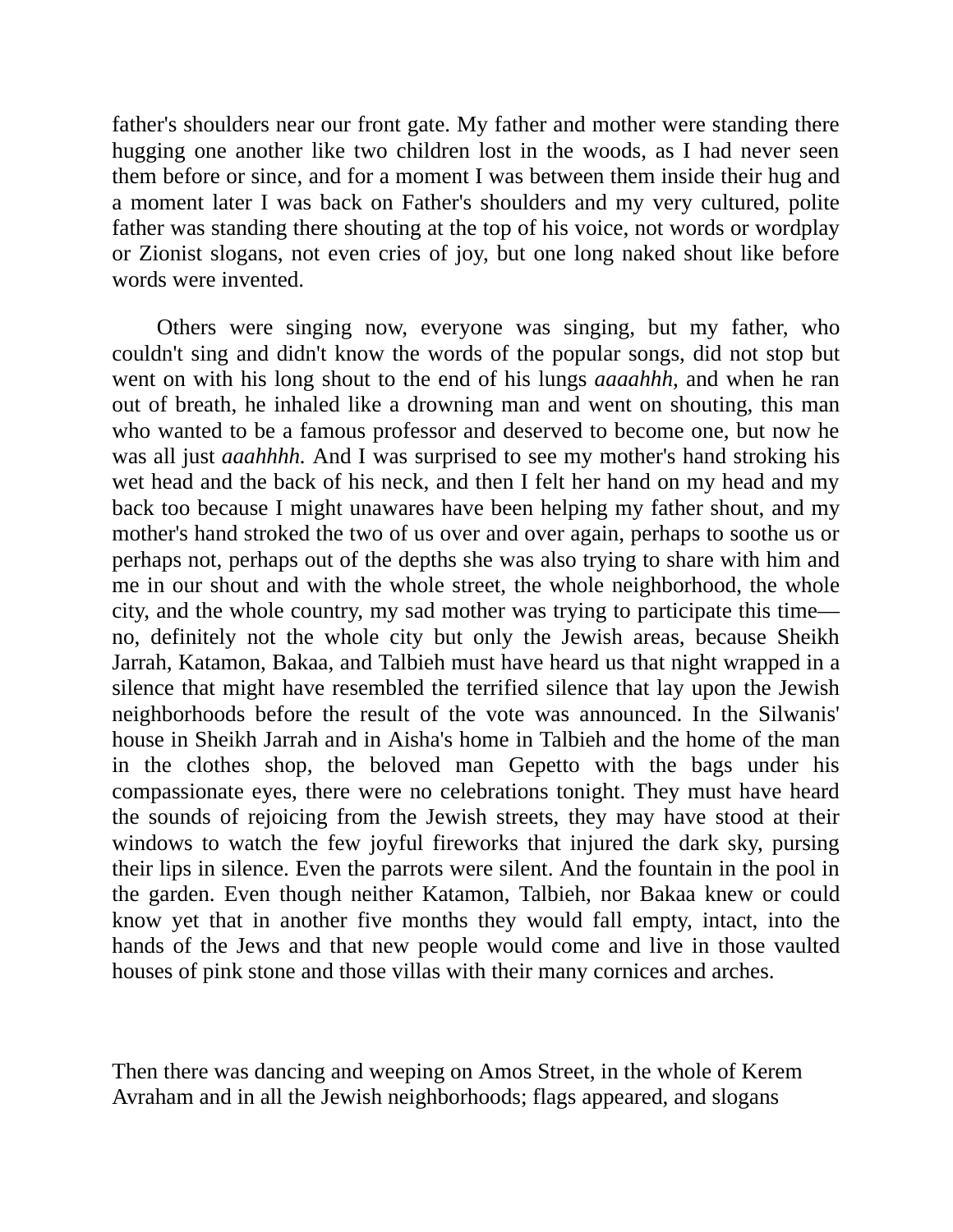written on strips of cloth, car horns blared, and "Raise the Banner High to Zion" and "Here in the Land Our Fathers Loved," sho-far blasts sounded from all the synagogues, and Torah scrolls were taken out of the holy arks and were caught up in the dancing, and "God Will Rebuild Galilee" and "Come and Behold How Great Is This Day," and later, in the small hours of the morning, Mr. Auster suddenly opened his shop, and all the kiosks in Zephaniah Street and Geula Street and Chancellor Street and Jaffa Road and King George opened, and the bars opened up all over the city and handed out soft drinks and snacks and even alcoholic drinks until the first light of dawn, bottles of fruit drink, beer, and wine passed from hand to hand and from mouth to mouth, strangers hugged each other in the streets and kissed each other with tears, and startled English policemen were also dragged into the circles of dancers and softened up with cans of beer and sweet liqueurs, and frenzied revelers climbed up on British armored cars and waved the flag of the state that had not been established yet, but tonight, over there in Lake Success, it had been decided that it had the right to be established. And it would be established 167 days and nights later, on Friday, May 14, 1948, but one in every hundred men, women, old folk, children, and babies in those crowds of Jews who were dancing, reveling, drinking, and weeping for joy, fully one percent of the excited people who spilled out onto the streets that night, would die in the war that the Arabs started within seven hours of the General Assembly's decision at Lake Success—to be helped, when the British left, by the regular armed forces of the Arab League, columns of infantry, armor, artillery, fighter planes, and bombers, from the south, the east, and the north, the regular armies of five Arab states invading with the intention of putting an end to the new state within one or two days of its proclamation.

But my father said to me as we wandered there, on the night of November 29,1947, me riding on his shoulders, among the rings of dancers and merrymakers, not as though he was asking me but as though he knew and was hammering in what he knew with nails: Just you look, my boy, take a very good look, son, take it all in, because you won't forget this night to your dying day and you'll tell your children, your grandchildren, and your great-grandchildren about this night when we're long gone.

And very late, at a time when this child had never been allowed not to be fast asleep in bed, maybe at three or four o'clock, I crawled under my blanket in the dark fully dressed. And after a while Father's hand lifted my blanket in the dark,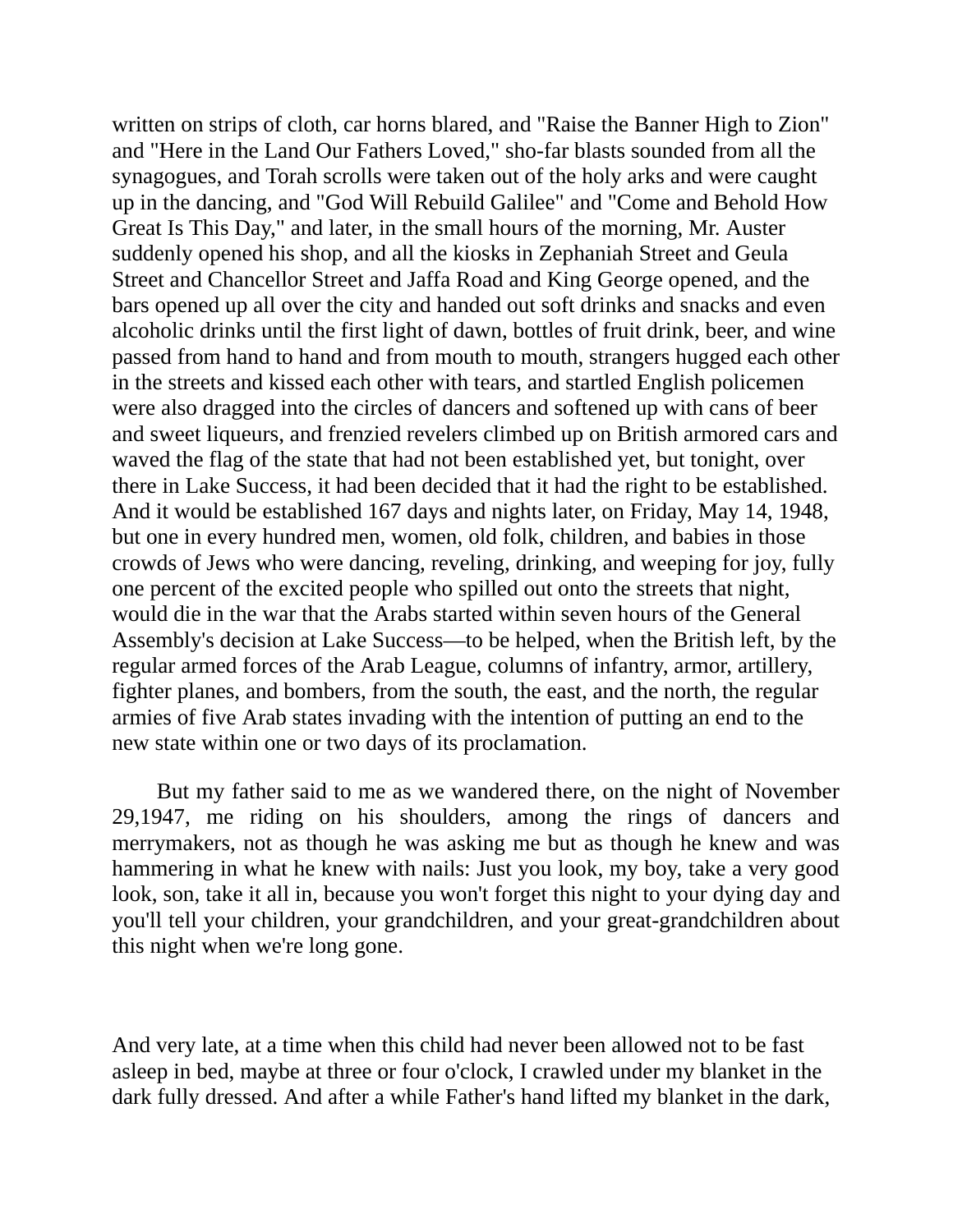not to be angry with me because I'd got into bed with my clothes on but to get in and lie down next to me, and he was in his clothes too, which were drenched in sweat from the crush of the crowds, just like mine (and we had an iron rule: you must never, for any reason, get between the sheets in your outdoor clothes). My father lay beside me for a few minutes and said nothing, although normally he detested silence and hurried to banish it. But this time he did not touch the silence that was there between us but shared it, with just his hand lightly stroking my head. As though in this darkness my father had turned into my mother.

Then he told me in a whisper, without once calling me Your Highness or Your Honor, what some hooligans did to him and his brother David in Odessa and what some Gentile boys did to him at his Polish school in Vilna, and the girls joined in too, and the next day, when his father, Grandpa Alexander, came to the school to register a complaint, the bullies refused to return the torn trousers but attacked his father, Grandpa, in front of his eyes, forced him down onto the paving stones in the middle of the playground and removed his trousers too, and the girls laughed and made dirty jokes, saying that the Jews were all soand-sos, while the teachers watched and said nothing, or maybe they were laughing too.

And still in a voice of darkness with his hand still losing its way in my hair (because he was not used to stroking me), my father told me under my blanket in the early hours of November 30,1947, "Bullies may well bother you in the street or at school someday. They may do it precisely because you are a bit like me. But from now on, from the moment we have our own state, you will never be bullied just because you are a Jew and because Jews are so-and-sos. Not that. Never again. From tonight that's finished here. Forever."

I reached out sleepily to touch his face, just below his high forehead, and all of a sudden instead of his glasses my fingers met tears. Never in my life, before or after that night, not even when my mother died, did I see my father cry. And in fact I didn't see him cry that night either: it was too dark. Only my left hand saw.

A few hours later, at seven o'clock, while we and probably all our neighbors were asleep, shots were fired in Sheikh Jarrah at a Jewish ambulance that was on its way from the city center to Hadassah Hospital on Mount Scopus. All over the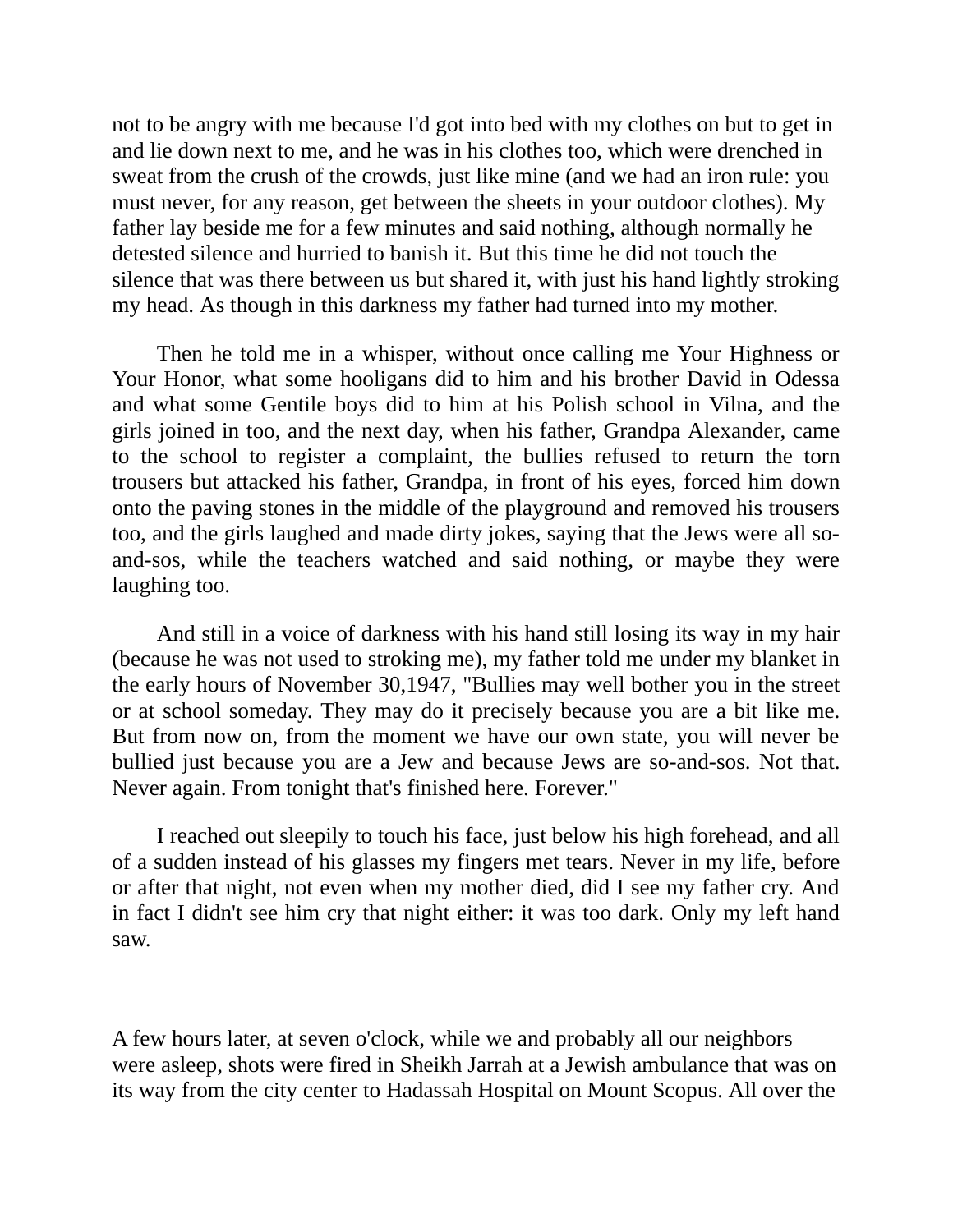country Arabs attacked Jewish buses on the highways, killed and wounded passengers, and fired with light arms and machine guns into outlying suburbs and isolated settlements. The Arab Higher Committee headed by Jamal Husseini declared a general strike and sent the crowds into the streets and mosques, where religious leaders called for a jihad against the Jews. A couple of days later, hundreds of armed Arabs came out of the Old City, singing bloodthirsty songs, roaring verses from the Qur'an, howling "*idbah al-Yahud*" (butcher the Jews), and firing volleys in the air. The English police accompanied them, and British armored cars, it was reported, led the crowd that burst into the Jewish shopping center at the eastern end of Mamilla Road and looted and set fire to the whole area. Forty shops were burned down. British soldiers and policemen formed barriers across Princess Mary Street and prevented the defense forces of the Haganah from coming to the help of the Jews who were caught in the shopping center, and even confiscated their arms and arrested sixteen of them. The following day, in retaliation, the paramilitary Irgun burned down the Rex Cinema, which was apparently under Arab ownership.

In the first week of the troubles some twenty Jews were killed. By the end of the second week about two hundred Jews and Arabs had died throughout the country. From the beginning of December 1947 until March 1948 the initiative was in the hands of the Arab forces; the Jews in Jerusalem and elsewhere had to content themselves with static defense, because the British thwarted the Haganah's attempts to launch counterattacks, arrested its men, and confiscated their weapons. Local semiregular Arab forces, together with hundreds of armed volunteers from the neighboring Arab countries and some two hundred British soldiers who had defected to the Arabs and fought beside them, blocked the highways and reduced the Jewish presence to a fragmented mosaic of beleaguered settlements and blocks of settlements that could be kept supplied with food, fuel, and ammunition only by means of convoys.

While the British still continued to govern and used their power mainly to help the Arabs in their war and to tie the Jews' hands, Jewish Jerusalem was gradually cut off from the rest of the country. The only road linking it with Tel Aviv was blocked by Arab forces, and convoys carrying food and supplies were able to make their way up from the coast only at irregular intervals and at the cost of heavy losses. By the end of December 1947, the Jewish parts of Jerusalem were de facto under siege. Regular Iraqi forces, whom the British administration had allowed to take control of the waterworks at Rosh ha-Ayin, blew up the pumping installations and Jewish Jerusalem was left without water,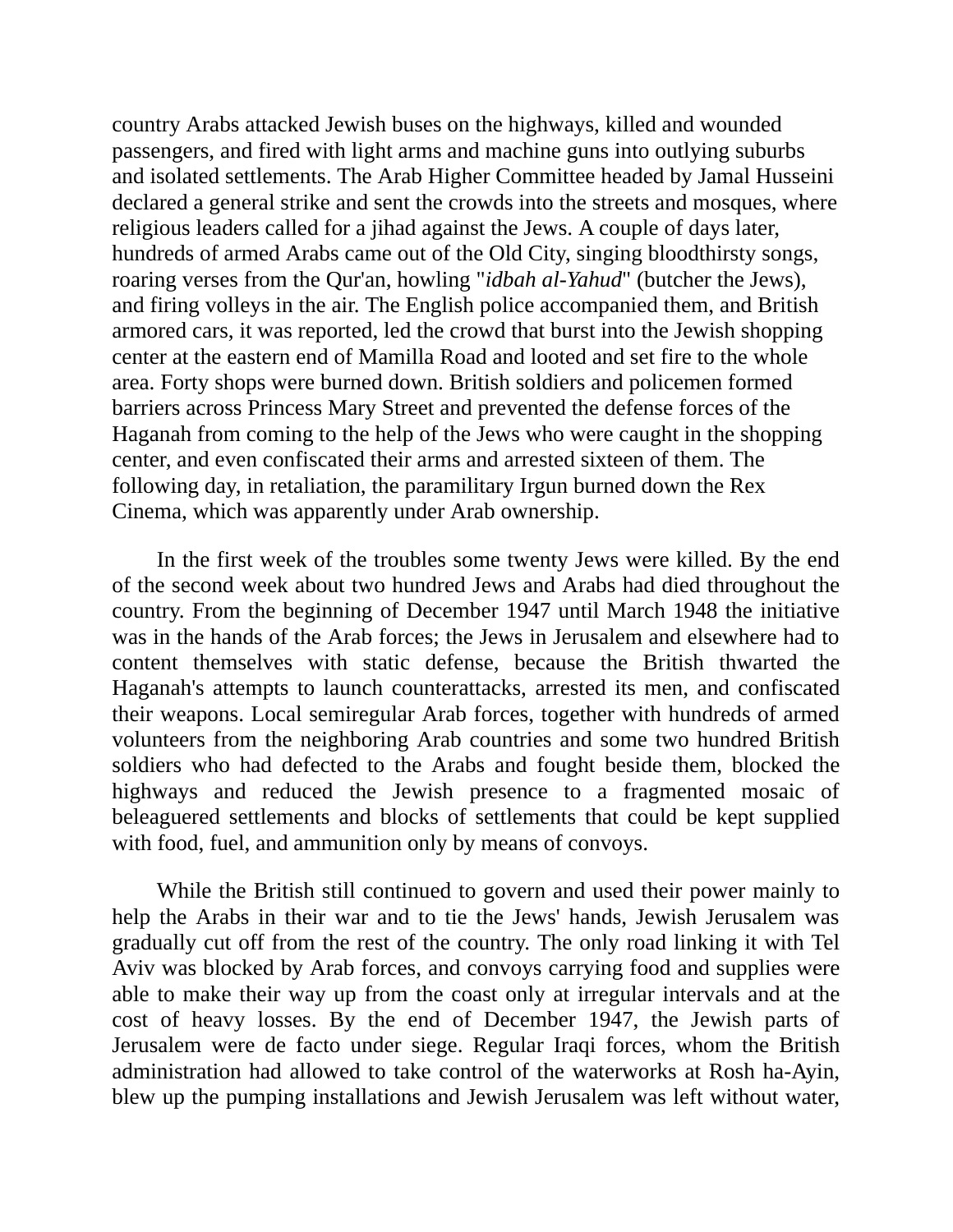apart from wells and reservoirs. Isolated Jewish areas like the Jewish Quarter within the walls of the Old City, Yemin Moshe, Mekor Hayim, and Ramat Rahel underwent a siege within a siege as they were cut off from the other Jewish parts of the city. An "emergency committee" set up by the Jewish Agency supervised the rationing of food and the tankers that traveled the streets between bouts of shelling distributing a bucket of water per person every two or three days. Bread, vegetables, sugar, milk, eggs, and other foodstuffs were strictly rationed and were distributed to families under a system of food coupons, until supplies ran out and instead we received occasional meager rations of powdered milk, dry rusks, and strange-smelling egg powder. Drugs and medical supplies had almost run out. The wounded were sometimes operated on without anesthetic. The electricity supply collapsed, and since it was virtually impossible to obtain paraffin, we lived for several months in the dark, or by candlelight.

Our cramped basement-like apartment was turned into a kind of bomb shelter for the residents of the apartments above us, being safer from shelling and shooting. All the windowpanes were taken out, and we barricaded the windows with sandbags. We lived in uninterrupted cavelike darkness, night and day, from March 1948 until the following August or September. In this thick darkness, breathing fetid air that had no escape, we were joined at intervals by some twenty or twenty-five persons, neighbors, strangers, acquaintances, refugees from front-line neighborhoods, who slept on mattresses and mats. They included two very elderly women who sat all day on the floor in the corridor staring into space, a half-crazed old man who called himself the Prophet Jeremiah and constantly lamented the destruction of Jerusalem and foretold for all of us Arab gas chambers near Ramallah "where they've already started gassing 2,100 Jews per day," as well as Grandpa Alexander and Grandma Shlomit, and Grandpa Alexander's widowed elder brother (Aunt Tsipora had died in 1946), Uncle Joseph himself—Professor Klausner—with his sister-in-law Haya Elitsedek: the two of them had managed, virtually at the last minute, to escape from Talpiot, which was cut off and encircled, and taken refuge with us. Now the two lay fully dressed, with their shoes on, alternately dozing and waking—because on account of the darkness it was hard to tell night from day—on the floor in our tiny kitchen, which was considered the least noisy place in the apartment. (Mr. Agnon, too, we were told, had left Talpiot with his wife and was staying with friends in Rehavia.)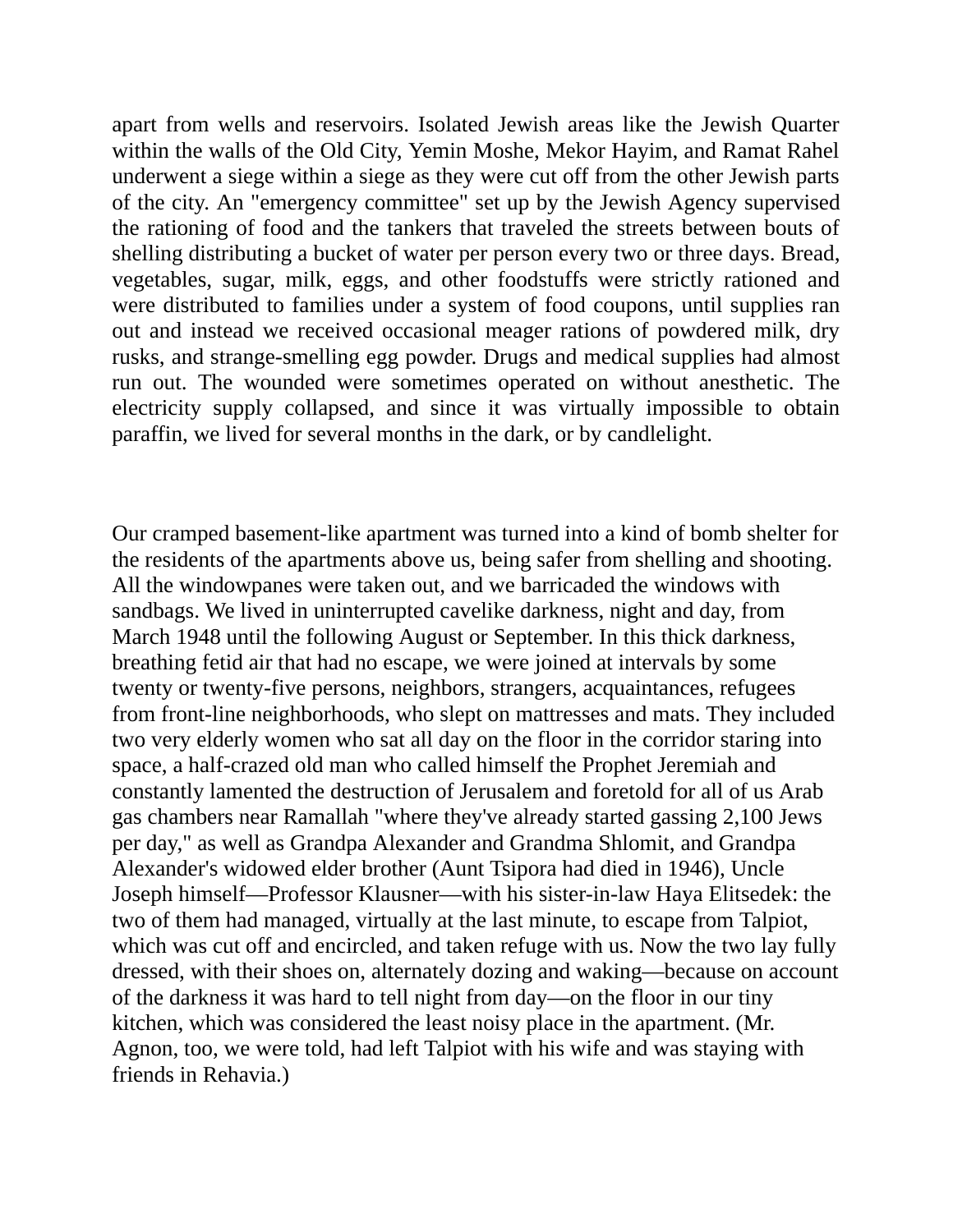Uncle Joseph was constantly lamenting, in his reedy, rather tearful voice, the fate of his library and his precious manuscripts, which he had had to leave behind in Talpiot and who knew if he would ever see them again. As for Haya Elitsedek, her only son, Ariel, had joined up and was fighting to defend Talpiot, and for a long time we did not know if he was alive or killed, wounded or taken prisoner.\*

The Miudovniks, whose son Grisha was serving somewhere with the Palmach, had fled from their home on the front line in Beit Yisrael, and they too had landed up in our apartment, along with various other families who crowded together in the little room that had been my room before the war. I regarded Mr. Miudovnik with awe, because it emerged that he was the man who had written the greenish book that we all used at Tachkemoni School: *Arithmetic for Third-Graders* by Matityahu Miudovnik.

Mr. Miudovnik went out one morning and did not return by evening. He did not come back the next day either. So his wife went to the municipal mortuary, had a good look around, and came back happy and reassured because her husband was not among the dead.

When Mr. Miudovnik did not return the next day either, my father began to joke, as he usually did when he wanted to banish silence or dispel gloom. Our dear Matya, he declared, has obviously found himself some fighting beauty in a khaki skirt and now he's her comrade in arms (this was his feeble attempt at a pun).

But after a quarter of an hour of this labored jollity Father suddenly turned serious and went off to the morgue himself, where, thanks to a pair of his own socks that he had lent to Matityahu Miudovnik, he managed to identify the body that had been smashed by an artillery shell; Mrs. Miudovnik had failed to recognize it because the face was missing.

\*My father's cousin Ariel Elitsedek wrote about his experiences in the War of Liberation in his book *The Thirsty Sword* (Jerusalem: Ahiasaf, 1950).

During the months of the siege, my mother, my father, and I slept on a mattress at the end of the corridor, and all night long processions of people clambered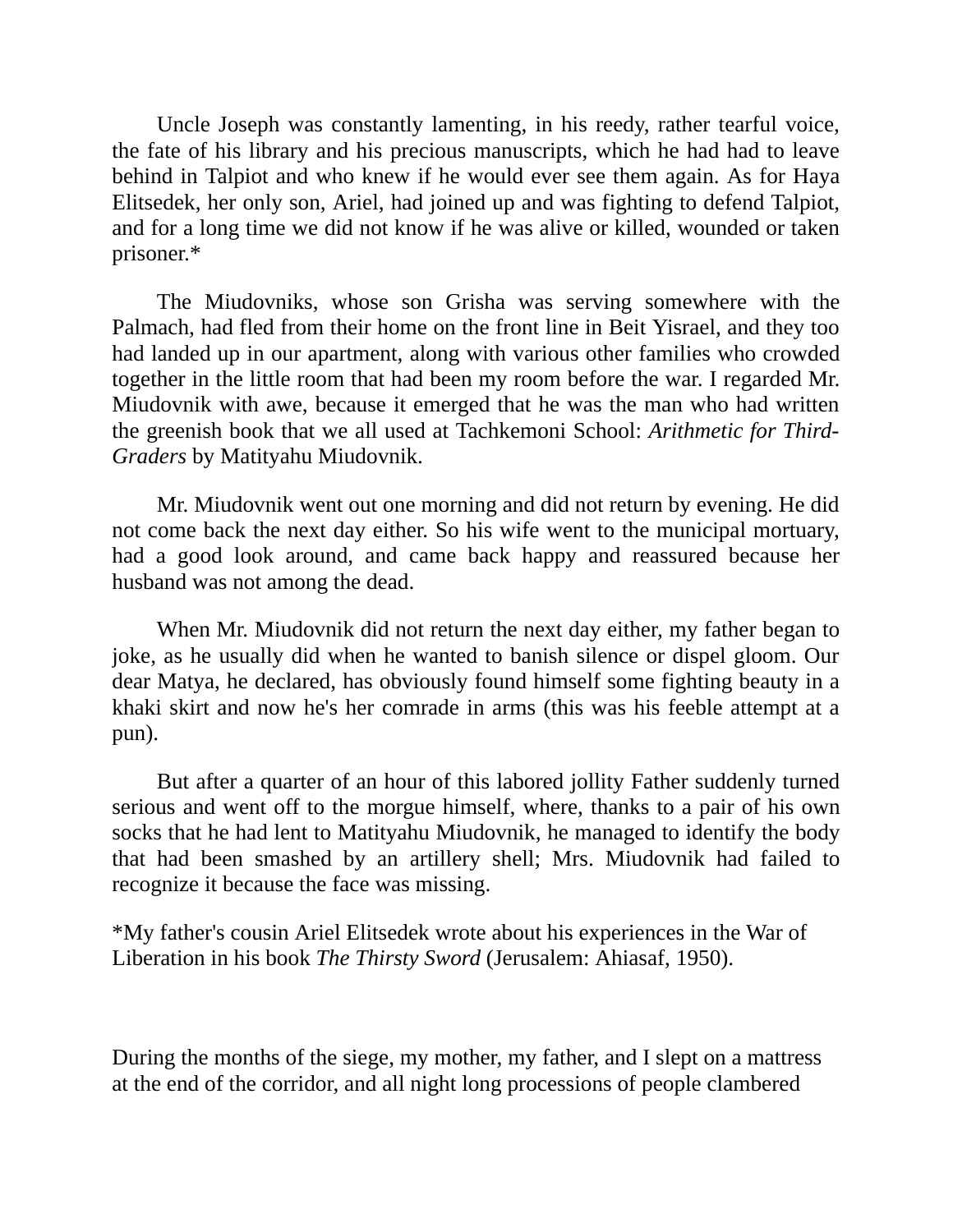over us on their way to the toilet, which stank to high heaven because there was no water to flush it and because the window was blocked with sandbags. Every few minutes, when a shell landed, the whole hill shook, and the stone-built houses shuddered too. I was sometimes woken by the sound of bloodcurdling cries whenever one of the other sleepers in the apartment had a nightmare.

On February 1 a car bomb exploded outside the building of the Englishlanguage Jewish newspaper, the *Palestine Post.* The building was completely destroyed and suspicion fell on British policemen who had deserted to the Arab cause. On February 10 the defenders of Yemin Moshe managed to repel a heavy attack by semiregular Arab troops. On Sunday, February 22, at ten past six in the morning, an organization calling itself the "British Fascist Army" blew up three trucks loaded with dynamite in Ben Yehuda Street, in the heart of Jewish Jerusalem. Six-story buildings were reduced to rubble and a large part of the street was left in ruins. Fifty-two Jewish residents were killed in their homes, and some hundred and fifty were injured.

That day my shortsighted father went to the National Guard HQ that had been set up in a narrow lane off Zephaniah Street and offered to enlist. He had to admit that his previous military experience was limited to composing some illegal posters in English for the Irgun ("Shame on Perfidious Albion!," "Down with Nazi British repression!," and such).

On March 11 the American consul general's familiar car, with the consul general's Arab driver at the wheel, drove into the courtyard of the Jewish Agency building, the site of the offices of the Jewish organizations in Jerusalem and the country as a whole. Part of the building was destroyed and dozens of people were killed or injured. In the third week of March attempts to bring convoys of food and supplies up from the coast failed: the siege grew worse, and the city was on the brink of starvation, short of water, and at risk of epidemic.

The schools in our area had been closed since mid-December 1947.We children from the third and fourth grades at Tachkemoni and the House of Education were assembled one morning in an empty apartment in Malachi Street. A suntanned youth casually dressed in khaki and smoking a cigarette, who was introduced to us only by his code name, Garibaldi, addressed us in very serious tones for some twenty minutes, with a kind of wry matter-of-factness that we had previously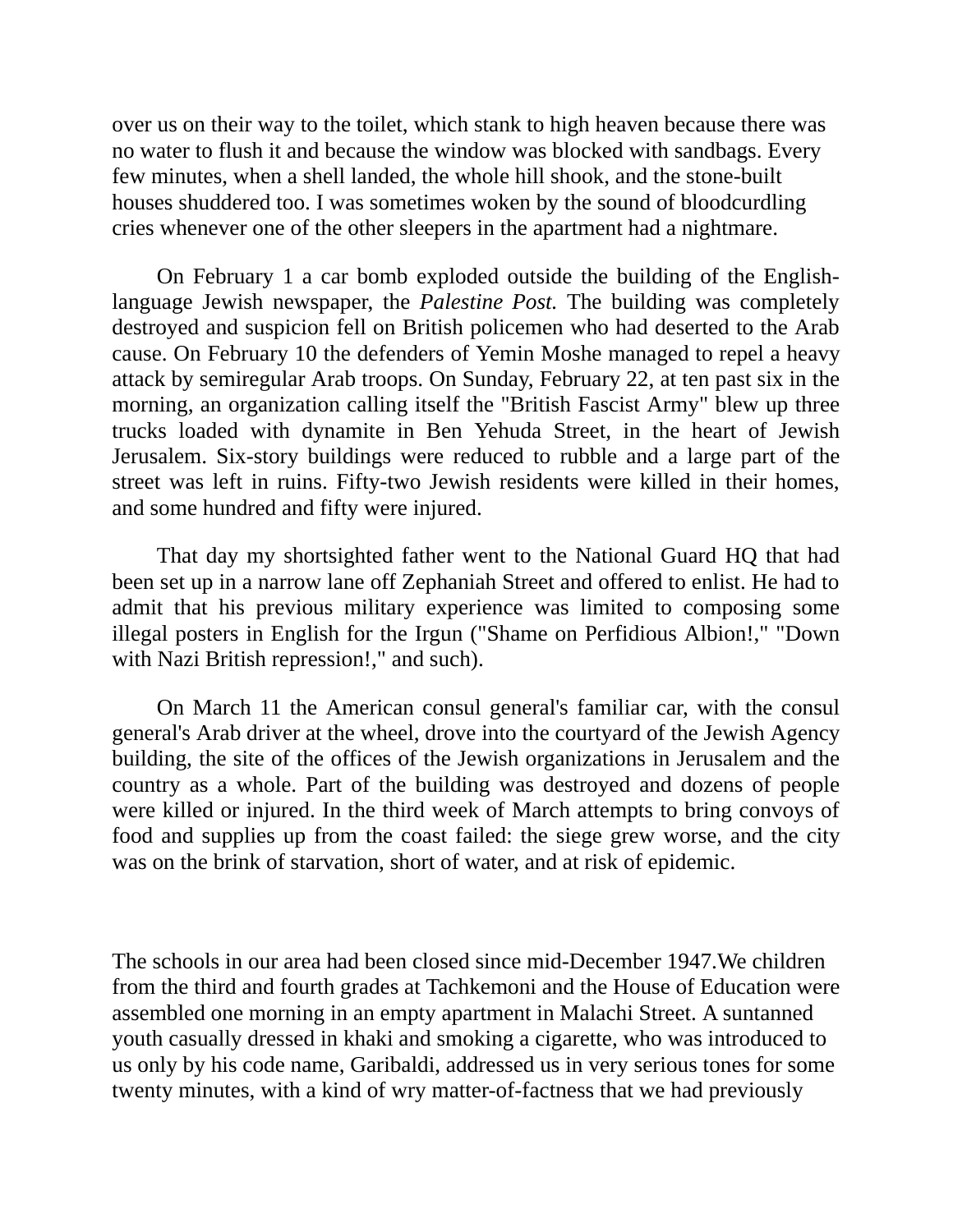encountered only in grown-ups. Garibaldi gave us the task of searching all the yards and storage sheds for empty sacks ("We'll fill them with sand") and bottles ("Someone knows how to fill them with a cocktail that the enemy will find very tasty").

We were also taught to collect wild mallow, which we all called by its Arabic name, *khubeizeh*, on plots of wasteland or in neglected backyards. This *khubeizeh* helped relieve the horrors of starvation somewhat. Mothers boiled or fried it and then used it to make rissoles or puree, which was green like spinach but tasted much worse. We also had a lookout round: every hour during daylight two of us kids had to keep watch from a suitable rooftop in Obadiah Street on the British army camp in Schneller Barracks, and every now and then one of us ran to the operations room in the apartment on Malachi Street to tell Garibaldi or one of his adjutants what the Tommies were up to and whether there were any signs of preparations for departure.

The bigger boys, from the fourth and fifth grades, were taught by Garibaldi to carry messages between the various Haganah posts at the end of Zephaniah Street and around the Bukharian Quarter. My mother begged me to "show real maturity and give up these childish games," but I couldn't do as she wanted. I was particularly good at collecting bottles: in a single week I managed to collect 146 empty bottles and take them in boxes and sacks to HQ. Garibaldi himself gave me a slap on the back and shot me a sidelong glance. I record here exactly the words he spoke to me as he scratched the hair on his chest through his open shirt: "Very nice. We may hear more of you one day." Word for word. Fifty-three years have gone by, and I have not forgotten to this day.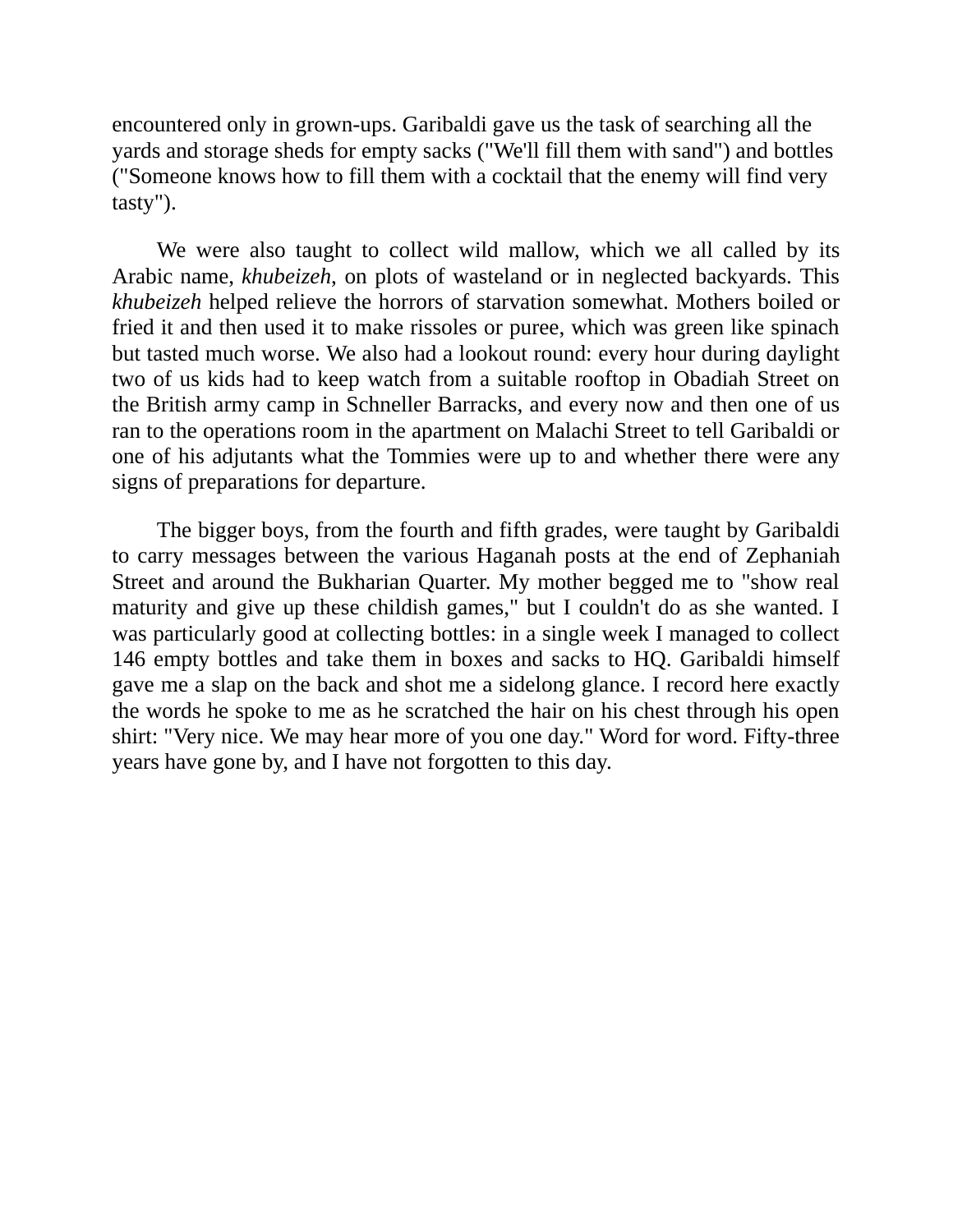MANY YEARS later I discovered that a woman I knew as a child, Mrs. Abramski, Zerta, the wife of Yakov-David Abramski (both of them were frequent visitors to our home), kept a diary during those days. I vaguely remember that my mother sometimes sat on the floor in a corner of the corridor during bombardments, with an exercise book supported on a closed book on her knees, writing, ignoring the exploding shells and mortars and the bursts of machine-gun fire, deaf to the noise of a score of inmates who bickered all day long in our dark, smelly submarine, writing in her exercise book, indifferent to the Prophet Jeremiah's doom-laden mutterings and Uncle Joseph's lamentations, and the penetrating, babylike crying of an old woman whose mute daughter changed her wet diapers in front of all of us. I will never know what my mother was writing: no exercise book of hers has reached me. Maybe she burned them all before she killed herself. I do not have a single complete page in her handwriting.

In Zerta Abramski's diary I find written, among other things:

February 24,1948

I am weary ... so weary ... the storeroom full of belongings of the killed and injured ... Hardly anyone comes to claim these objects: there is no one to claim them, their owners are killed or lying wounded in the hospital. A man came in who had been wounded in the head and arm, but was able to walk. His wife had been killed. He found her clothes, her pictures, and some linen ... And these things that were bought with such love and joie de vivre are piled up in this basement ... And a young man, G., came in search of his belongings. He had lost his father and mother, his two brothers, and his sister in the Ben Yehuda Street car bombing. He himself escaped only because he did not sleep at home that night, he was on duty ... Incidentally: he was not interested in objects so much as in photographs. Among the hundreds of photographs ... that survived he was trying to find a few family photographs.

April 14, 1948

This morning they announced ... that for a coupon from the paraffin book (the head of the household's book) you can receive a quarter of a chicken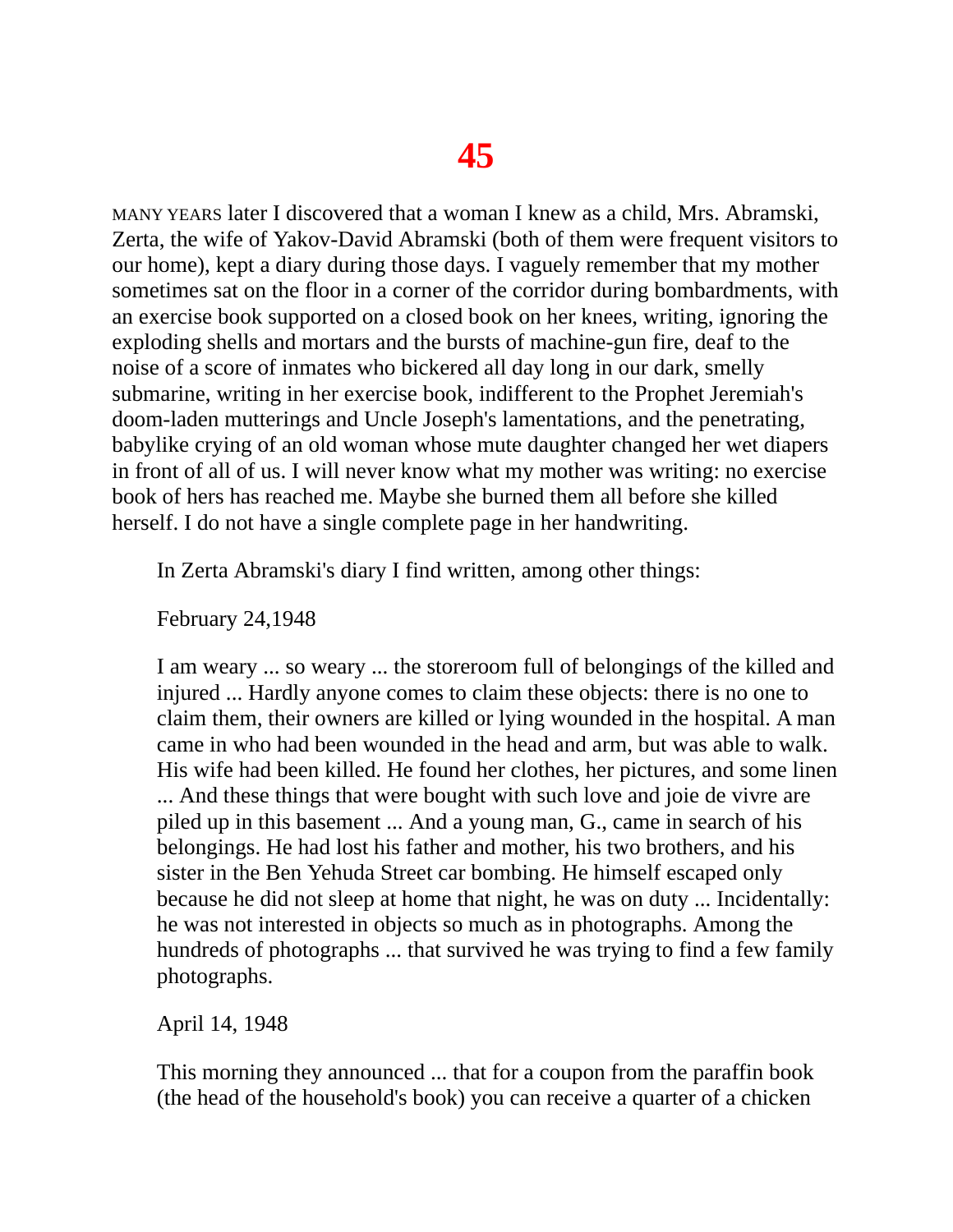per family at certain designated butchers. Some ofmy neighbors asked me to collect their ration, ifI was in line anyway, as they had to work and could not wait in line. Yoni, my son, offered to keep me a place in line before he went to school, but I told him I would do it myself. I sent Yair off to kindergarten and went to "Geula," where the butcher was. I arrived at a quarter to eight and found a line of about six hundred people.

They said some people had arrived at three or four in the morning, because the rumor ofthe distribution ofchicken started to spread before it was dark. I had no desire to stand in line, but I had promised my neighbors to bring them their ration, and I didn't like to go home without it. I decided to "stand" like the rest.

While I was in line, it turned out that the "rumor" that had been circulating since yesterday had been confirmed: yes, a hundred Jews were burned alive yesterday near Sheikh Jarrah; they were in a convoy going up to Hadassah and the university. A hundred people. They included distinguished scientists and scholars, doctors and nurses, workers and students, clerks and patients.

It is hard to believe it. There are so many Jews in Jerusalem, and they were unable to save these hundred people who were facing death only a kilometer away ... They said the English would not let them. What is the point of a quarter of a chicken, if horrors like this happen in front of your very eyes? Yet people stood in line patiently. And all the time all you hear is: "The children are getting thin ... they haven't tasted meat for months ... there is no milk, there are no vegetables..."It is hard to stand in a line for six hours, yet it is worth it: there will be soup for the children ... What happened in Sheikh Jar-rah is terrible, but who knows what is awaiting us all here in Jerusalem ... The dead are dead, and the living go on living ... The line advances slowly. The "lucky ones" go home hugging their quarter of a chicken per family ... Eventually a funeral went past ... At two o'clock in the afternoon I received my ration and my neighbors' and I went home.\*

\*\*\*

\*Zerta Abramski, "Excerpts from the Diary of a Woman from the Siege of Jerusalem, 1948," in *The Correspondence of Yakov-David Abramski*, edited and annotated by Shula Abramski (Tel Aviv: Sifriat Poalim, 5751/1991), pp. 288-89.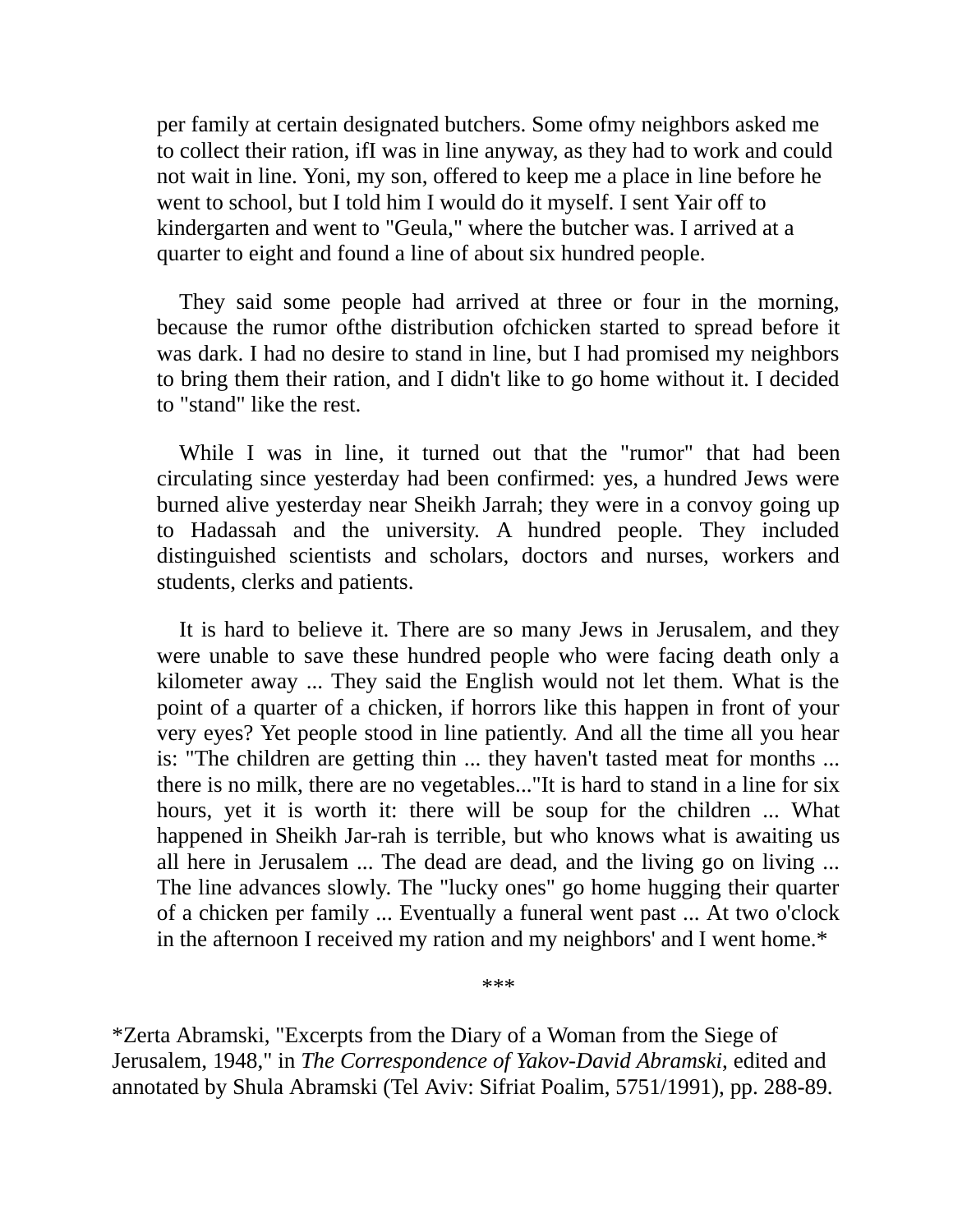My father was supposed to go up to Mount Scopus in that very convoy, on April 13,1948, in which seventy-seven doctors and nurses, professors and students were murdered and burned alive. He had been instructed by the National Guard, or perhaps by his superiors in the National Library, to go and lock up certain sections of the basement stores of the library, since Mount Scopus was cut off from the rest of the city. But the evening before he was due to go, he had a temperature, and the doctor absolutely forbade him to leave his bed. (He was shortsighted, and frail, and every time his temperature went up, his eyes clouded over until he was almost blind and he also lost his sense of balance.)

Four days after Irgun and Stern Gang forces captured the Arab village of Deir Yassin to the west of Jerusalem and butchered many of its inhabitants, armed Arabs attacked the convoy, which, at half past nine in the morning, was crossing Sheikh Jarrah on its way to Mount Scopus. The British secretary of state for the colonies, Arthur Creech-Jones, had personally promised the representatives of the Jewish Agency that as long as the British army was in Jerusalem, it would guarantee the regular arrangement of convoys to relieve the skeleton presence guarding the hospital and the university. (Hadassah Hospital served not just the Jewish population but all the inhabitants of Jerusalem.)

There were two ambulances in the convoy, three buses whose windows had been reinforced with metal plates for fear of snipers, several trucks carrying supplies, including medical supplies, and two small cars. At the approach to Sheikh Jarrah stood a British police officer who signaled to the convoy, as usual, that the road was open and safe. In the heart of the Arab neighborhood, almost at the feet of the villa of the Grand Mufti Haj Amin al-Husseini, the exiled pro-Nazi leader of the Palestinian Arabs, at a distance of 150 yards or so from Silwani Villa, the leading vehicle went over a land mine. Immediately a hail of fire assailed the convoy from both sides of the road, including hand grenades and Molotov cocktails. The firing continued right through the morning.

The attack took place less than two hundred yards away from the British military post whose task was to safeguard the road to the hospital. For several hours the British soldiers stood and watched the attack without lifting a finger. At 9:45 General Gordon H. A. MacMillan, the supreme commander of the British forces in Palestine, drove past without stopping. (He later claimed, without batting an eye, that he had the impression the attack had ended.)

At one o'clock, and again an hour later, some British vehicles drove past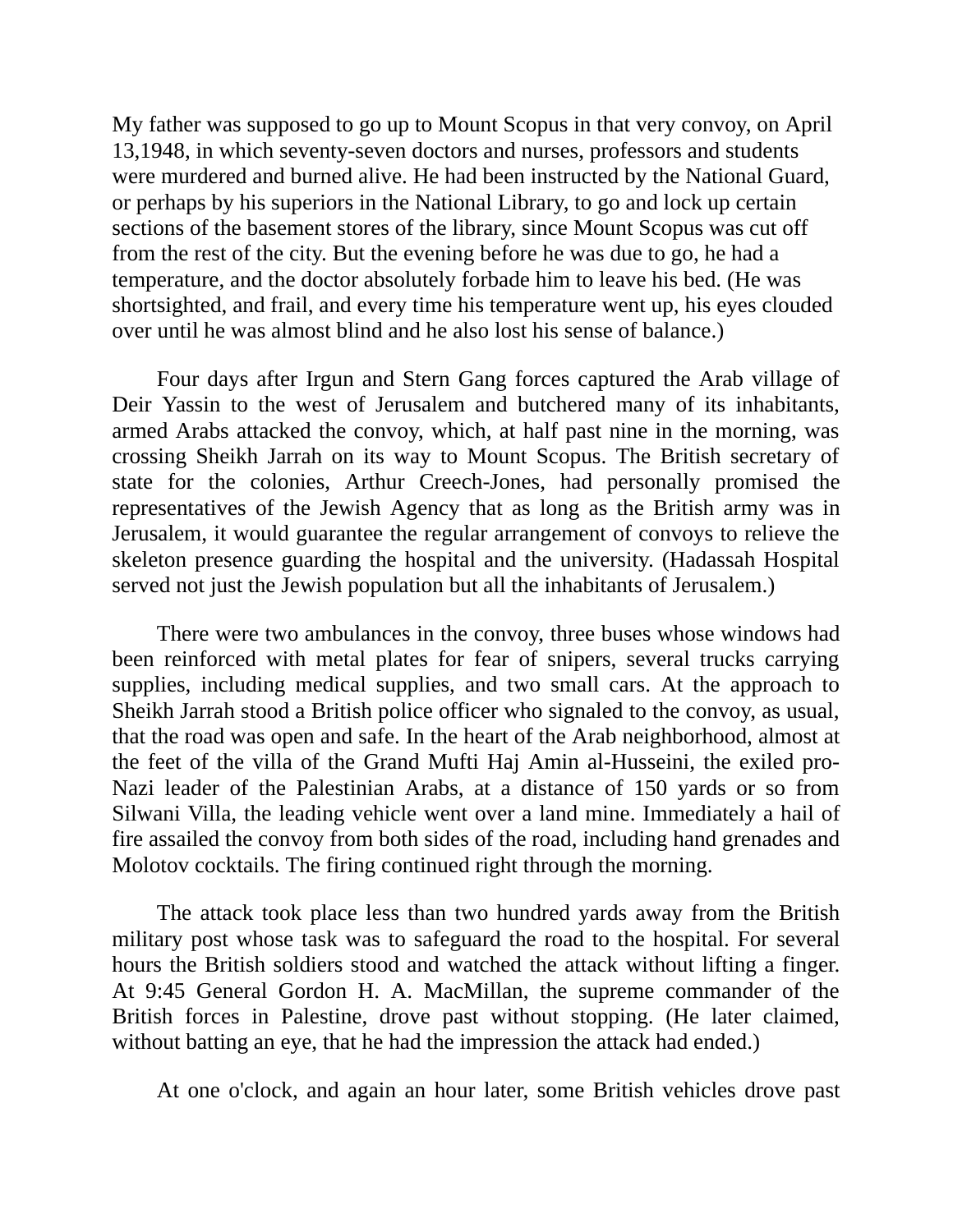without stopping. When the Jewish Agency liaison officer contacted British military headquarters and requested permission to send in the Haganah to evacuate the injured and the dying, he was informed that "the army is in control of the situation" and that HQ forbade the Haganah to intervene. Haganah rescue forces nevertheless attempted to assist the trapped convoy, both from the city and from Mount Scopus. They were prevented from approaching. At 1:45 p.m. the president of the Hebrew University, Professor Judah Leon Magnes, telephoned General MacMillan and asked for help. The answer was that "the army is trying to reach the scene, but a large battle has developed."

There was no fighting. By three o'clock two of the buses had caught fire and almost all the passengers, most of whom were already wounded or dying, were burned alive.

The seventy-seven dead included the director of the Hadassah Medical Organization, Professor Chaim Yassky, Professors Leonid Doljansky and Moshe Ben-David, who were among the founders of the Faculty of Medicine at the university, the physicist Dr. Guenther Wolfsohn, Professor Enzo Bonaventura, head of the Department of Psychology, Dr. Abraham Chaim Freimann, an expert on Jewish law, and Dr. Binyamin Klar, a linguist.

The Arab Higher Committee later issued an official statement in which the slaughter was described as a heroic exploit carried out "under the command of an Iraqi officer." The statement censured the British for their last-minute intervention and declared: "Had it not been for Army interference, not a single Jewish passenger would have remained alive."\* It was only through a coincidence, because of his high temperature, and perhaps also because my mother knew how to curb his patriotic fervor, that my father was not among those who were burned to death in that convoy.

Not long after this massacre, the Haganah launched major offensives for the first time all over the country and threatened to take up arms against the British army if it dared to intervene. The main road from the coastal plain to Jerusalem was unblocked by means of a major offensive, then blocked again, then unblocked again, but the siege of Hebrew Jerusalem was renewed with the invasion by regular Arab armies. Through April and up to the middle of May, large Arab and mixed towns—Haifa, Jaffa, Tiberias, and Safed—as well as dozens of Arab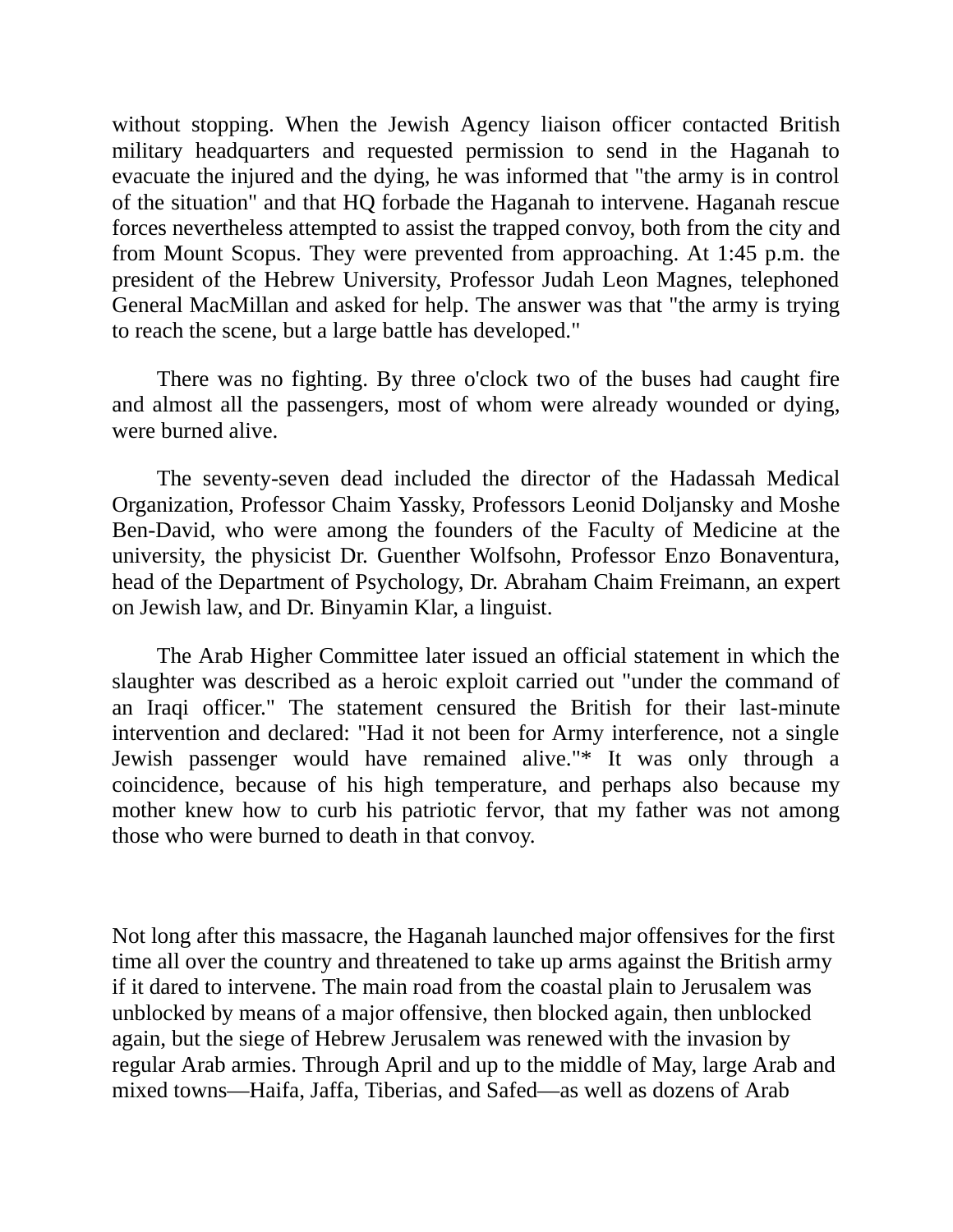villages in the north and the south were captured by the Haganah. Hundreds of thousands of Arabs lost their homes in those weeks and became refugees. Some of them have remained refugees to this day. Many fled, but many were driven out by force. Several thousand were killed.

\*Based on various sources, including Dov Joseph, *The Faithful City: The Siege of Jerusalem*, 1948 (London, 1962), p. 78.

There may not have been anyone at the time in besieged Jewish Jerusalem who mourned the fate of the Palestinian refugees. The Jewish Quarter in the Old City, which had been inhabited continuously by Jews for thousands of years (with the exception of a single interruption after they were all massacred or expelled by the Crusaders in 1099), fell to the Trans-Jordanian Arab Legion, all its buildings were looted and razed and the residents were killed, expelled, or taken prisoner. The settlements in the Etzion bloc were also taken and destroyed, and their residents were killed or taken prisoner. Atarot, Neve Yaakov, Kaliya, and Beit Ha-Arava were evacuated and destroyed. The hundred thousand Jewish inhabitants of Jerusalem feared that a similar fate awaited them. When the Voice of the Defender radio station announced the flight of the Arab residents from Talbieh and Katamon, I do not remember feeling sorry for Aisha and her brother. I merely extended, with my father, our matchstick frontier on the map of Jerusalem: the months of bombardment, hunger, and fear had hardened my heart. Where did Aisha go, with her little brother? To Nablus? Damascus? London? Or to the refugee camp at Deheisha? Today, if she is still alive, Aisha is a woman of sixty-five. And her little brother, whose foot I may have smashed, would be nearly sixty now. Perhaps I could set out to find them? To discover what happened to all the branches of the Silwani family, in London, South America, and Australia?

But suppose I found Aisha, somewhere in the world, or the person who was once that sweet little boy: how would I introduce myself? What could I say? What could I really explain? What could I offer?

Do they still remember? And if so, what do they remember? Or have the horrors they must have undergone since made them both forget the silly showoff in the tree?

It wasn't all my fault. Not all of it. All I did was talk, and talk, and talk. Aisha is to blame, too. It was Aisha who said to me, Come on, let's see you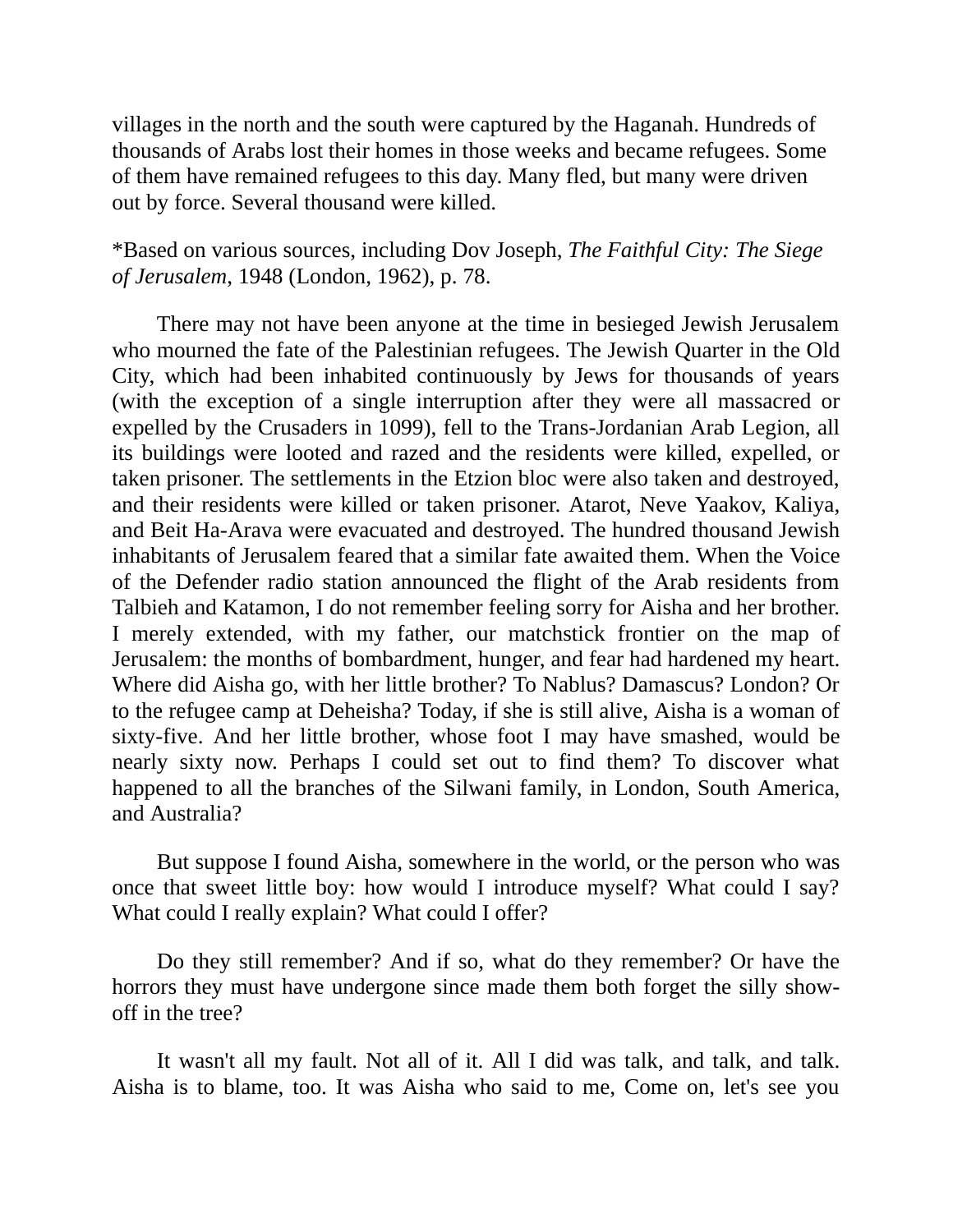climb a tree. If she hadn't urged me on, it would never have occurred to me to climb the tree, and her brother—

It's gone forever. It can't be undone.

At the National Guard post in Zephaniah Street my father was given a very old rifle and put on night-watch duty in the streets of Kerem Avraham. It was a heavy, black rifle, with all sorts of foreign words and initials engraved on its worn butt. Father eagerly attempted to decipher the writing even before turning to study the rifle itself. It may have been an Italian rifle from the First World War, or an ancient American carbine. Father felt it all over, scrabbled around, pushed and pulled without success, and eventually put it down on the floor and turned to check the magazine. Here he scored an immediate and dazzling success: he managed to extract the bullets. He brandished a handful of bullets in one hand and the empty magazine in the other, and waved them exultantly at my tiny form as I stood in the doorway, while he made some sort of joke about the narrow-mindedness of those who had tried to discourage Napoleon Bonaparte.

But when he tried to press the bullets back into the magazine, his triumph turned to utter defeat: the bullets had got a whiff of freedom and obdurately refused to be reimprisoned. None of his stratagems and blandishments had the slightest effect. He tried to insert them the right way around and he tried them back to front, he tried doing it gently and he tried with all the force of his delicate scholar's fingers, he even tried putting them in alternately, one facing upward and the next downward and so on, but all in vain.

Undeterred, my father tried to charm the bullets into the magazine by reciting poetry at them in a voice laden with pathos: he gave them selections from Polish patriotic poetry, as well as Ovid, Pushkin, and Lermontov, entire Hebrew love poems from medieval Spain—all in the original languages with a Russian accent, and all without success. In a final paroxysm of rage he declaimed from memory extracts from Homer in ancient Greek, the *Nibelungenlied* in German, Chaucer in Middle English, and, for I know, from the *Kalevala* in Saul Tchernikhowsky's Hebrew translation, from the epic of Gilgamesh, in every possible language and dialect. All in vain.

Dejectedly, therefore, he wended his way back to the National Guard post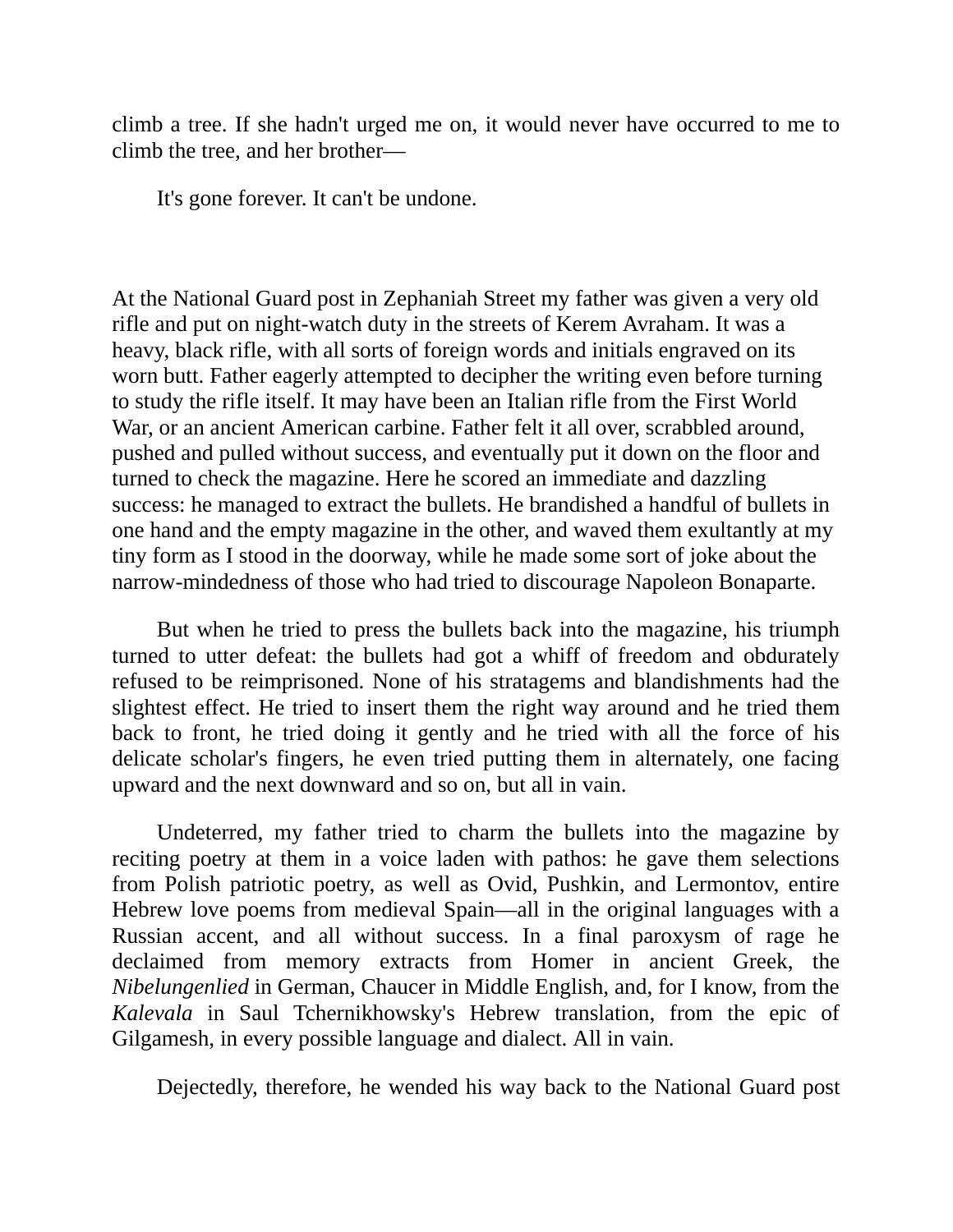in Zephaniah Street, with the heavy rifle in one hand, in the other the precious bullets in an embroidered bag originally intended for sandwiches, and in his pocket (pray God he did not forget it there) the empty magazine.

At the National Guard post they took pity on him and quickly showed him how easy it was to load the bullets into the magazine, but they did not give him the weapon or the ammunition back. Not that day, or in the days that followed. Or ever. Instead he was given an electric lamp, a whistle, and an impressive armband bearing the motto "National Guard." Father came back home beside himself with joy. He explained to me the meaning of "National Guard," flashed his lamp on and off, blew and blew on his whistle, till Mother touched his shoulder lightly and said, That's enough now, Arieh? Please?

At midnight between Friday, May 14, 1948, and Saturday, May 15, at the end of thirty years of the British Mandate, the state whose birth David Ben-Gurion had announced in Tel Aviv a few hours earlier came into being. After a gap of some nineteen hundred years, Uncle Joseph declared, Jewish rule was once more established here.

But at one minute past midnight, without war being declared, the infantry columns, artillery, and armor of the regular Arab armies poured into the country, from Egypt to the south, Trans-Jordan and Iraq to the east, and Lebanon and Syria to the north. On Saturday morning Tel Aviv was bombed by Egyptian planes. The Arab Legion, the half-British army of the Kingdom of Trans-Jordan, and regular Iraqi troops, as well as armed Muslim volunteers from several other countries, had all been invited in by the British to seize key points around the country before the formal ending of the Mandate.

The noose was tightening around us. The Trans-Jordanian Legion captured the Jewish Quarter of the Old City, cut off the highway to Tel Aviv and the coastal plain with massive forces, took control of the Arab districts of the city, stationed artillery on the hills around Jerusalem, and began a massive bombardment whose aim was to cause losses among the civilian population, break their spirit, and bring them to submission. King Abdullah, London's protégé, already saw himself as King of Jerusalem. The legion's gun batteries were commanded by British artillery officers.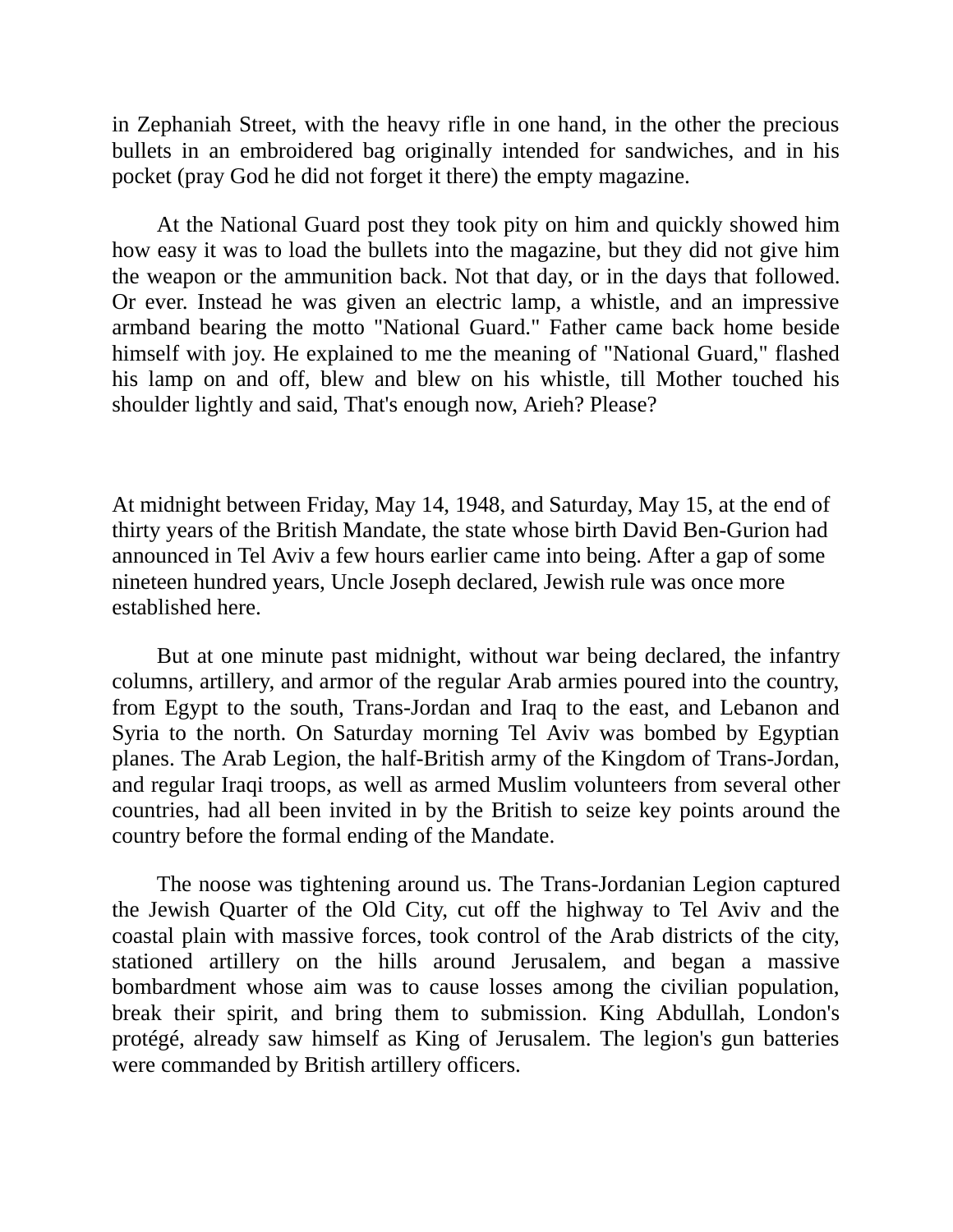At the same time the Egyptian army was reaching the southern outskirts of Jerusalem and attacked the kibbutz of Ramat Rahel, which changed hands twice. Egyptian planes dropped fire bombs on Jerusalem and, among other things, destroyed the old people's home in Romema, not far from us. Egyptian mortars joined the Trans-Jordanian artillery in bombarding the civilian population. From a hill close to the Mar Elias Monastery the Egyptians pounded Jerusalem with 4.2 inch shells. Shells fell on the Jewish areas at a rate of one every two minutes, and the streets were raked by continuous rifle fire. Greta Gat, my piano-playing child sitter who always smelled of wet wool and washing soap, Aunt Greta, who used to drag me off to clothes shops with her, for whom my father used to compose his silly rhymes, went out on her veranda one morning to hang out her washing. A Jordanian sniper's bullet, they said, went in her ear and came out her eye. Zippora Yannai, Piri, my mother's shy friend who lived in Zephaniah Street, went out in the yard for a moment to fetch a floor cloth and a bucket and was killed on the spot by a direct hit from a shell.

And I had a little tortoise. During the Passover holiday in 1947, some six months before the outbreak of war, Father joined some people from the Hebrew University for a day trip to Jerash in Trans-Jordan. He set off early in the morning, with a bag of sandwiches and a genuine army water bottle, which he wore proudly on his belt. He came back that evening, full of happy stories of the trip and the wonders of the large Roman theater, and he brought me a present of a little tortoise he found there "at the foot of an amazing Roman stone arch."

Although he had no sense of humor and possibly had no clear idea of what a sense of humor was, my father always loved jokes, witticisms, and wordplay, and whenever he made anyone smile with his remarks, his face would light up with modest pride. Thus he decided to call the tortoise by the comical name of Abdullah-Gershon, in honor of the king of Trans-Jordan and the city of Jerash (Gerash in Hebrew). Whenever we had visitors, he would call the tortoise solemnly by his full name, like a master of ceremonies announcing the arrival of some duke or ambassador, and he was always amazed that everyone present did not double up with laughter. Consequently he felt it necessary to enlighten them as to the reasons for the two names. Perhaps he hoped that, not having found the joke funny before the explanation, they would find it hilarious afterward. Sometimes he was so enthusiastic or absentminded that he told the whole story to guests who had already heard it at least twice before and knew it backward.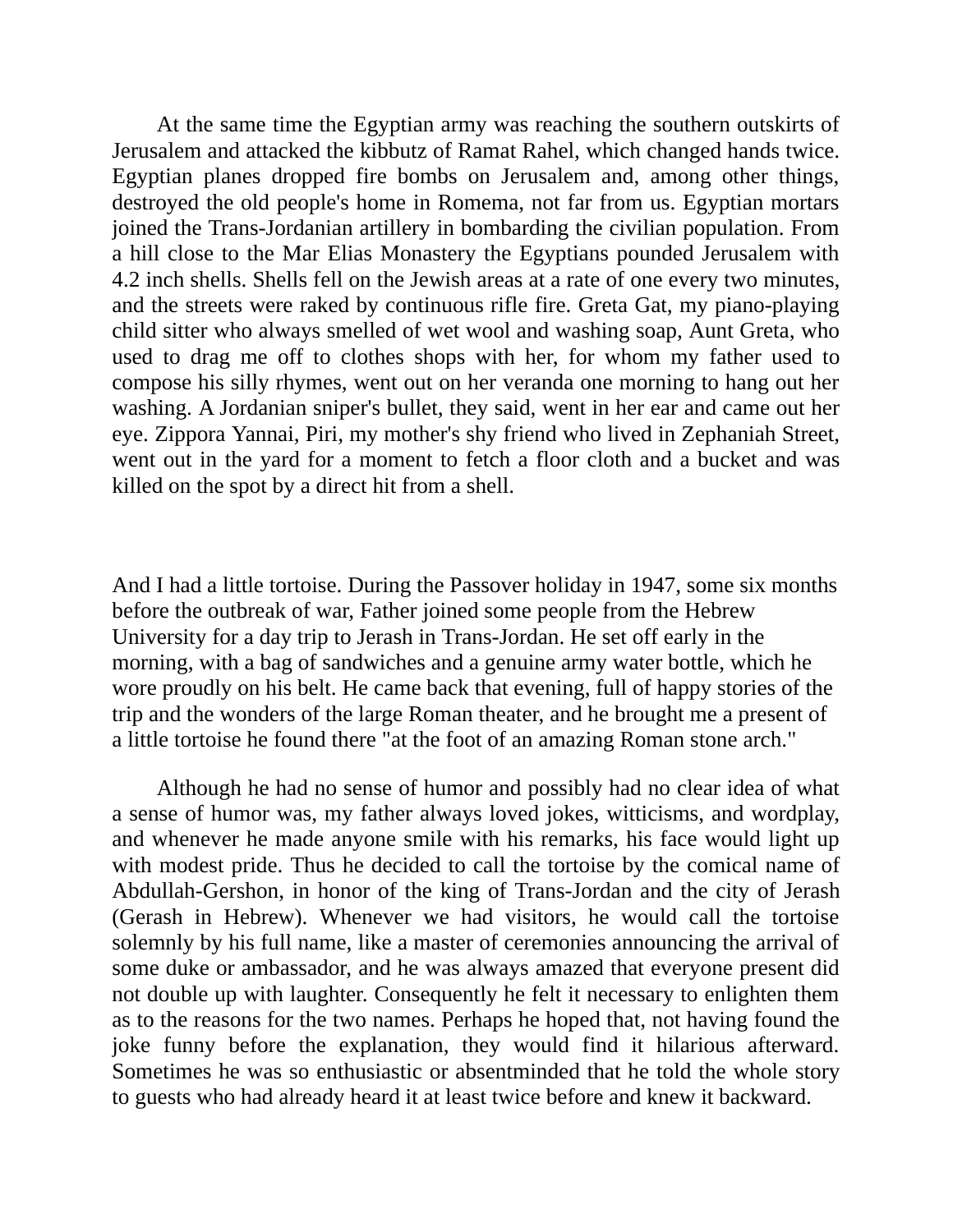I loved that little tortoise, who used to crawl to my hideaway under the pomegranate bush every morning and eat lettuce leaves and juicy cucumber peel right out of my hand. He was not afraid of me and did not retract his head inside his shell, and while he was gobbling up his food, he would make funny movements with his head, as though he were nodding in agreement at what you were saying. He was like a certain bald professor from Rehavia, who also used to nod enthusiastically until you had finished talking, but then his approval turned to mockery, as he continued to nod at you while he tore your views to shreds.

I used to stroke my tortoise's head with my finger while he ate, amazed at the similarity between his nose holes and his ear holes. In my heart of hearts, and behind Father's back, I secretly called him Mimi instead of Abdullah-Gershon.

During the bombardment there were no cucumbers or lettuce leaves and I wasn't allowed out into the yard, but I still used to open the door sometimes and throw scraps of food out for Mimi. Sometimes I could see him in the distance, and sometimes he disappeared for several days on end.

The day that Greta Gat and my mother's friend Piri Yannai were killed, my tortoise Mimi was killed too. He was sliced in half by a piece of shrapnel. When I tearfully asked Father if I could at least bury him under the pomegranate and put up a tombstone to remember him by, Father explained to me that I could not, mainly for reasons of hygiene. He told me he had already gotten rid of the remains. He refused to tell me where he had gotten rid of them, but he took the opportunity to give me a little lecture on the meaning of irony: our Abdullah-Gershon was an immigrant from the Kingdom of Trans-Jordan, so it was ironic that the piece of shrapnel that killed him came from a shell fired from one of King Abdullah of Trans-Jordan's guns.

That night I could not get to sleep. I lay on my back on our mattress in the far corner of the corridor, surrounded by the snores, mutterings, and intermittent moans of old people. I was dripping with sweat as I lay between my parents, and by the faint trembling light of the single candle in the bathroom, in the fetid air, I suddenly thought I saw the form of a tortoise, not Mimi, the little tortoise I loved to stroke with my finger (there was no possibility of a cat or a puppy: forget it!), but a terrifying gigantic monster-tortoise, dripping blood and mashed bones,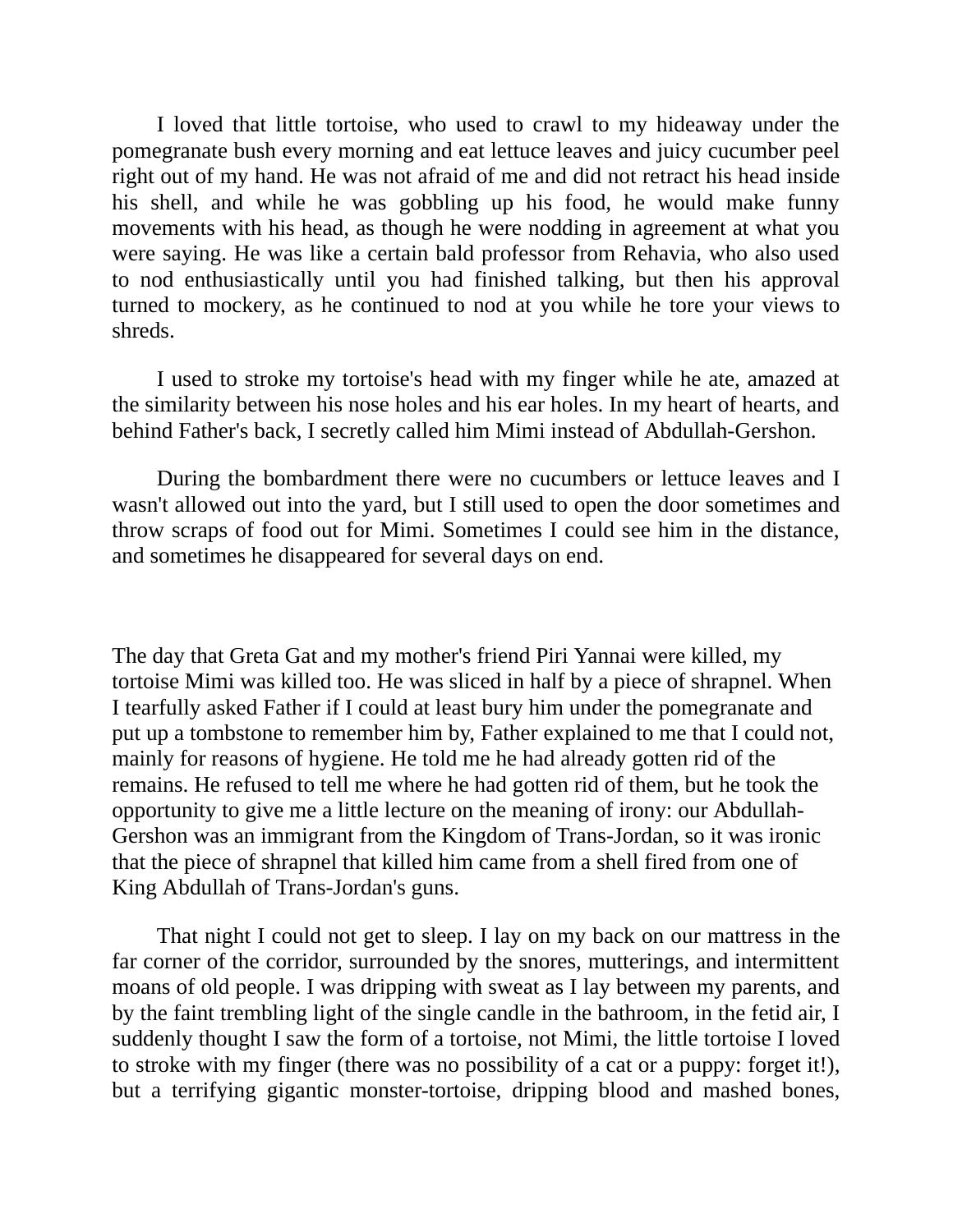floating through the air, digging with its sharp-clawed paws and chuckling mockingly at me from above all the people sleeping in the corridor. Its face was horrible, crushed and torn by a bullet that had entered its eye and come out in the place where even a tortoise has a sort of ear hole, although it has no actual ear.

I may have tried to wake Father. He did not wake up: he was lying motionless on his back breathing deeply, like a contented baby. But Mother took my head and pressed it to her bosom. Like the rest of us, she was sleeping in her clothes, and the buttons of her blouse hurt my cheek a little. She hugged me hard but didn't try to comfort me; instead she sobbed with me, smothering her crying so that no one would hear, and her lips whispered over and over again: Piri, Piroshka, Piriii. All I could do was stroke her hair and her cheeks, and kiss her, and it was as though I was the grown-up and she was my child, and I whispered, There there, Mummy, it's all right, I'm here.

Then we whispered a little more, she and I. Tearfully. And later on, after the faint flickering candle at the end of the corridor went out and only the wails of the shells broke the silence and the hill on the other side of our wall shuddered with every shell that fell, instead of my head on her chest Mother put her wet head on my chest. That night I understood for the first time that I would die too. That everyone would die. And that nothing in the world, not even my mother, could save me. And I could not save her. Mimi had an armored shell, and at any sign of danger he would withdraw, hands, feet, and head, inside his shell. And that hadn't saved him.

\*\*\*

In September, during a cease-fire that interrupted the fighting in Jerusalem, we had visitors on Saturday morning: Grandpa and Grandma, the Abramskis, and maybe some others. They drank tea in the yard and discussed the successes of the Israeli army, and the terrible dangers of the peace plan put forward by the UN mediator, the Swede Count Bernadotte, a scheme behind which the British were undoubtedly lurking and whose aim was to crush our young state to death. Somebody had brought a rather large, ugly new coin from Tel Aviv: it was the first Hebrew coin to be minted, and it was passed excitedly from hand to hand. It was a twenty-five *prutot* coin, and it had a picture of a bunch of grapes, a motif that Father said was taken straight from a Jewish coin of the Second Temple period, and above the bunch of grapes was a clear Hebrew legend: ISRAEL. To be on the safe side, it was written not just in Hebrew but in English and Arabic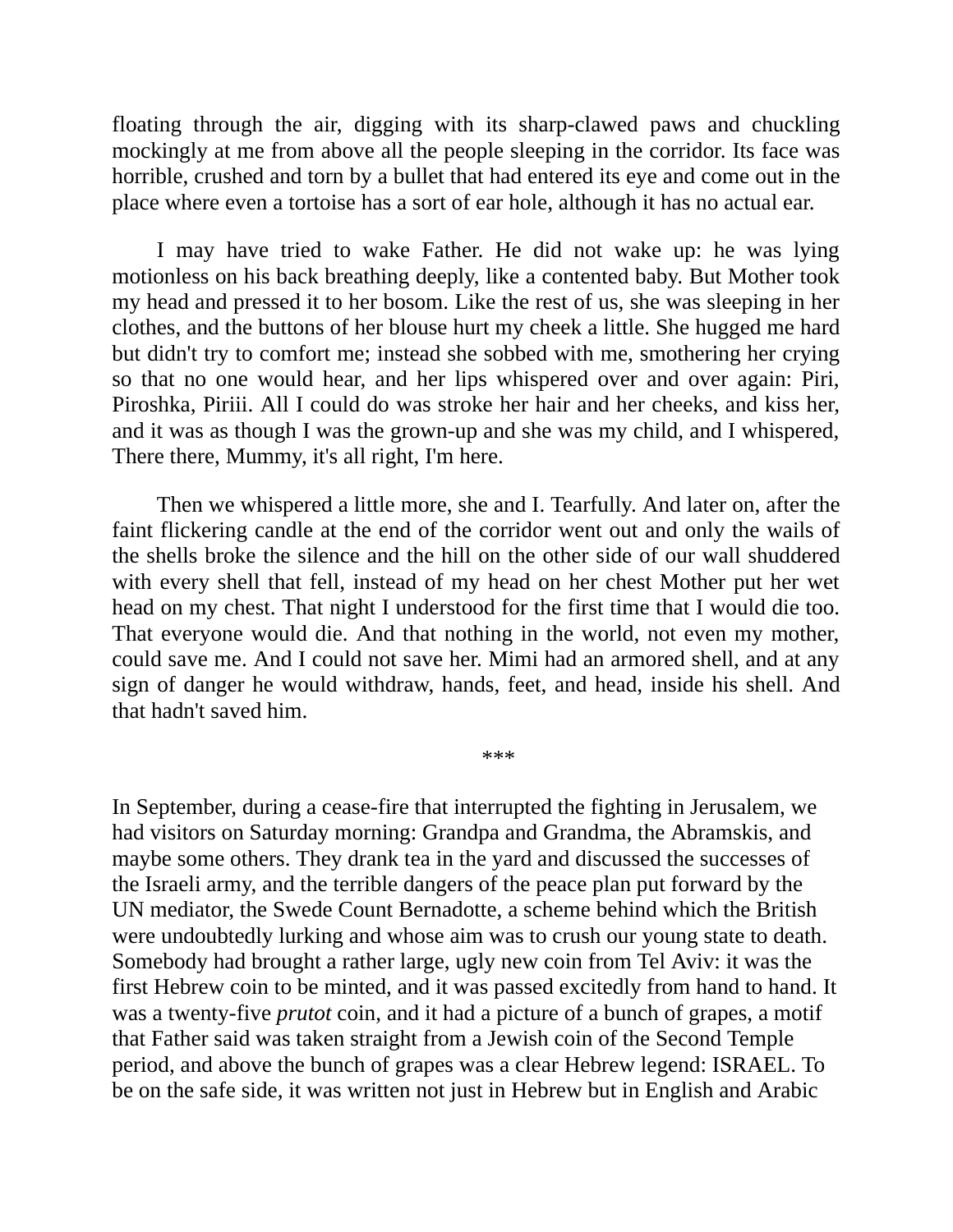as well.

Mrs. Zerta Abramski said:

"If only our dear late parents, and their parents, and all the generations, had been privileged to see and hold this coin. Jewish money—" Her voice choked. Mr. Abramski said:

"It is fitting to give thanks with the appropriate benediction. *Blessed art thou, O Lord our God, King of the Universe, who hast given us life, preserved us, and permitted us to reach this time!"*

Grandpa Alexander, my elegant, hedonistic grandfather, so beloved of the fair sex, said nothing, but simply touched the overlarge nickel coin to his lips and kissed it twice, gently, and his eyes brimmed. Then he passed it on. At that moment the street was startled by the wail ofan ambulance on its way to Zephaniah Street, and ten minutes later the siren howled again on its way back, and Father may have seen in this a pretext to make some pallid joke about the last trump or something of the sort. They sat and chatted and may even have had another glass of tea, and after half an hour or so the Abramskis took their leave, wishing us all the best, and Mr. Abramski, who loved rhetorical flourishes, probably uttered a few high-flown phrases. While they were still standing in the doorway, a neighbor arrived and gently called them over to a corner of the yard, and they were in such a hurry to follow him that Aunt Zerta forgot her handbag. A quarter of an hour later the Lembergs came, looking bewildered, to tell us that while his parents were visiting us, Yonatan Abramski, twelve-year-old Yoni, had been playing in Nehemiah Street, when a Jordanian sniper firing from the Police Training School had hit him with a single shot in the middle of his forehead, and the boy had lain there dying for five minutes, vomited, and expired before the ambulance reached him.

I found this in Zerta Abramski's diary:

September 23,1948

On the eighteenth of September, at a quarter past ten on Saturday morning, my Yoni,Yoni my child, my whole life, was killed ... He was hit by an Arab sniper, my angel, he only managed to say "Mummy," to run a few yards (my wonderful, pure boy was standing near the house) before he fell ... I did not hear his last word, neither did I answer him when he called out to me.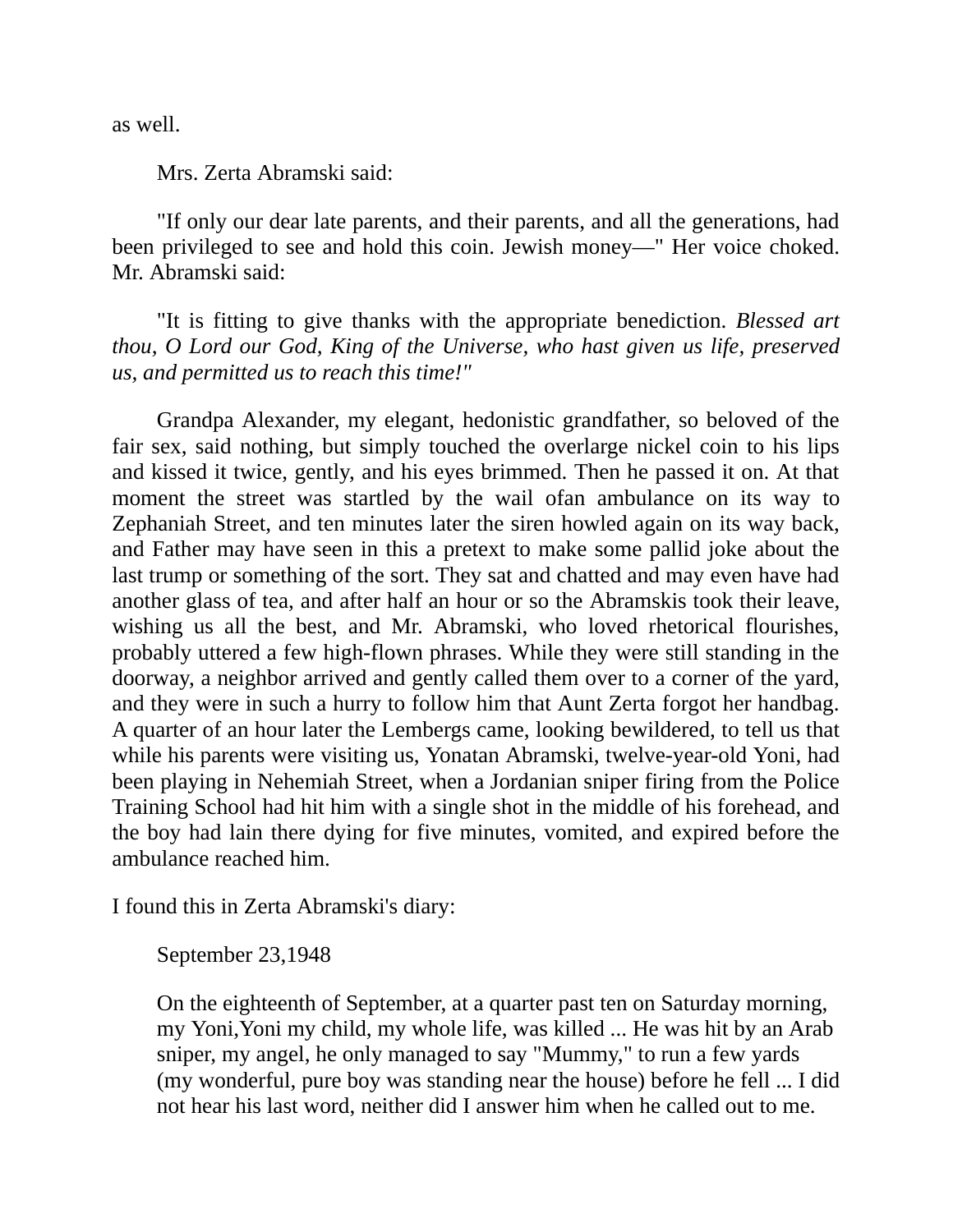When I returned, my sweet, beloved child was no longer alive. I saw him at the mortuary. He looked so wonderfully beautiful, he seemed to be asleep. I embraced him and kissed him. They had put a stone under his head. The stone moved, and his head, his cherubic head, moved a little. My heart said, He is not dead, my son, look, he's moving ... His eyes were half shut. Then "they" came—the mortuary workers—came and insulted me and reprimanded me rudely and disturbed me: I had no right to embrace and kiss him ... I left.

But a few hours later I returned. There was a "curfew" (they were searching for the killers of Bernadotte). On every street corner policemen stopped me ... They asked for my permit to be out during the curfew. He, my slain son, was my only permit. The policemen let me into the mortuary. I had brought a cushion with me. I removed the stone and put it to one side: I could not bear to see his dear, wonderful head resting on a stone. Then "they" came back and tried to make me leave. They said that I ought not to touch him. I did not heed them. I continued to embrace and kiss him, my treasure. They threatened to lock the door and leave me with him, with the essence of my whole life. This was all that I wanted. Then they reconsidered and threatened to call the soldiers. I was not afraid of them ... I left the mortuary a second time. Before I left, I embraced and kissed him. The next morning I came to him again, to my child ... Once more I embraced and kissed him. Once again I prayed to God for vengeance, vengeance for my baby, and once again they drove me out ... And when I came back again, my wonderful child, my angel, was in a closed coffin, yet I remember his face, all of him, everything about him I remember.\*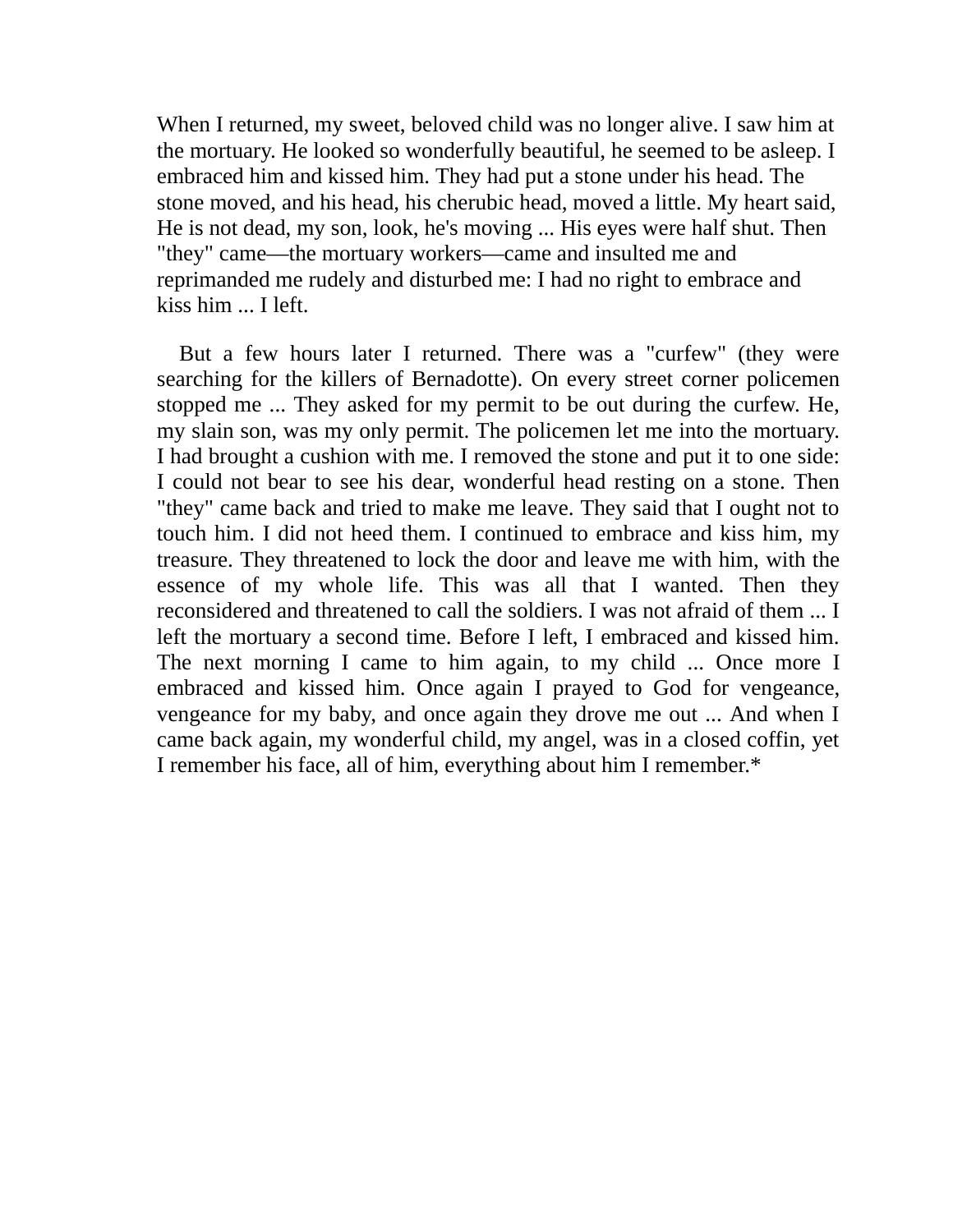TWO FINNISH missionary ladies lived in a little apartment at the end of Ha-Turim Street in Mekor Baruch, Aili Havas and Rauha Moisio. Aunt Aili and Aunt Rauha. Even when the conversation turned to the shortage of vegetables, they both spoke high-flown, biblical Hebrew, because that was the only Hebrew they knew. If I knocked at their door to ask for some wood that we could use for the Lag Baomer bonfire, Aunt Aili would say with a gentle smile, as she handed me an old orange crate: "And the shining of a flaming fire by night!" If they came around to our apartment for a glass of tea and a bookish conversation while I was fighting against my cod-liver oil, Aunt Rauha might say: "The fishes of the sea shall shake at His presence!"

Sometimes the three of us paid them a visit in their Spartan one-room apartment, which resembled an austere nineteenth-century girls' boarding school: two plain iron bedsteads stood facing each other on either side of a rectangular wooden table covered with a dark blue tablecloth, with three plain wooden chairs. Beside each of the matching beds was a small bedside table with a reading lamp, a glass of water, and some sacred books in black covers. Two identical pairs of bedroom slippers peered out from under the beds. In the middle of the table there was always a vase containing a bunch of everlasting flowers from the nearby fields. A carved olive-wood crucifix hung in the middle of the wall between the two beds. And at the foot of each bed stood a chest of drawers made from a thick shiny wood of a sort we did not have in Jerusalem, and Mother said it was called oak, and she encouraged me to touch it with my fingertips and run my hand over it. My mother always insisted that it was not enough to know the various names of objects but you should get to know them by sniffing them, touching them with the tip of your tongue, feeling them with your fingertips, to know their warmth and smoothness, their smell, their roughness and hardness, the sound they made when you tapped them, all those things that she called their "response" or "resistance." Every material, she said, every piece of clothing or furniture, every utensil, every object had different characteristics of response and resistance, which were not fixed but could change according to the season or the time of day or night, the person who was touching or smelling, the light and shade, and even vague propensities that we have no means of understanding. It was no accident, she said, that Hebrew uses the same word for an inanimate object and a desire. It was not only we who had or did not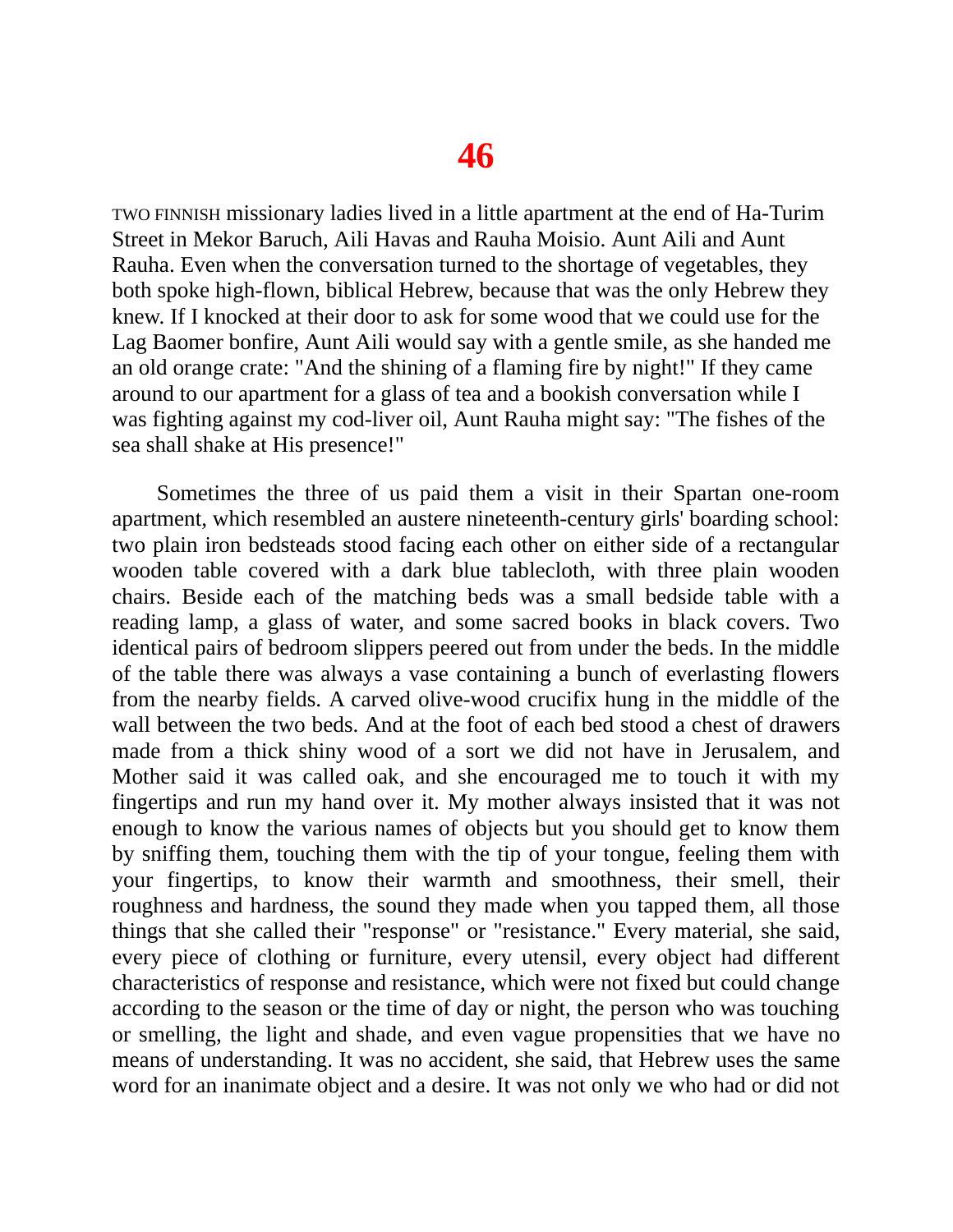have a desire for one thing or another, inanimate objects and plants also had an inner desire of their own, and only someone who knew how to feel, listen, taste, and smell in an ungreedy way could sometimes discern it.

Father observed jokingly:

\*Zerta Abramski, "Excerpts from the Diary of a Woman from the Siege of Jerusalem, 1948," in *The Correspondence of Yakov-David Abramski*, edited and annotated by Shula Abramski (Tel Aviv: Sifriat Poalim, 5751/1991), pp. 288-89.

"Our Mummy goes one further than King Solomon. Legend says that he understood the language of every animal and bird, but our Mummy has even mastered the languages of towels, saucepans, and brushes."

And he went on, beaming mischievously:

"She can make trees and stones speak by touching them: Touch the mountains, and they shall smoke, as it says in the Psalms."

Aunt Rauha said:

"Or as the prophet Joel put it, The mountains shall drop down new wine, and the hills shall flow with milk. And it is written in the twenty-ninth Psalm: The voice of the Lord maketh the hinds to calve."

Father said:

"But coming from someone who is not a poet, such things are always liable to sound somewhat, how shall I put it, prettified. As if they are trying to sound very deep. Very mystical. Very hylozoical. Trying to make the hinds to calve. Let me explain the meaning of these difficult words, mystical and hylozoical. Behind them both is a clear, rather unhealthy, desire to blur realities, to dim the light of reason, to blunt definitions, and to muddle distinct domains."

Mother said:

"Arieh?"

And Father, in a conciliatory tone (because although he enjoyed teasing her, goading her, and even occasionally gloating, he enjoyed even more repenting,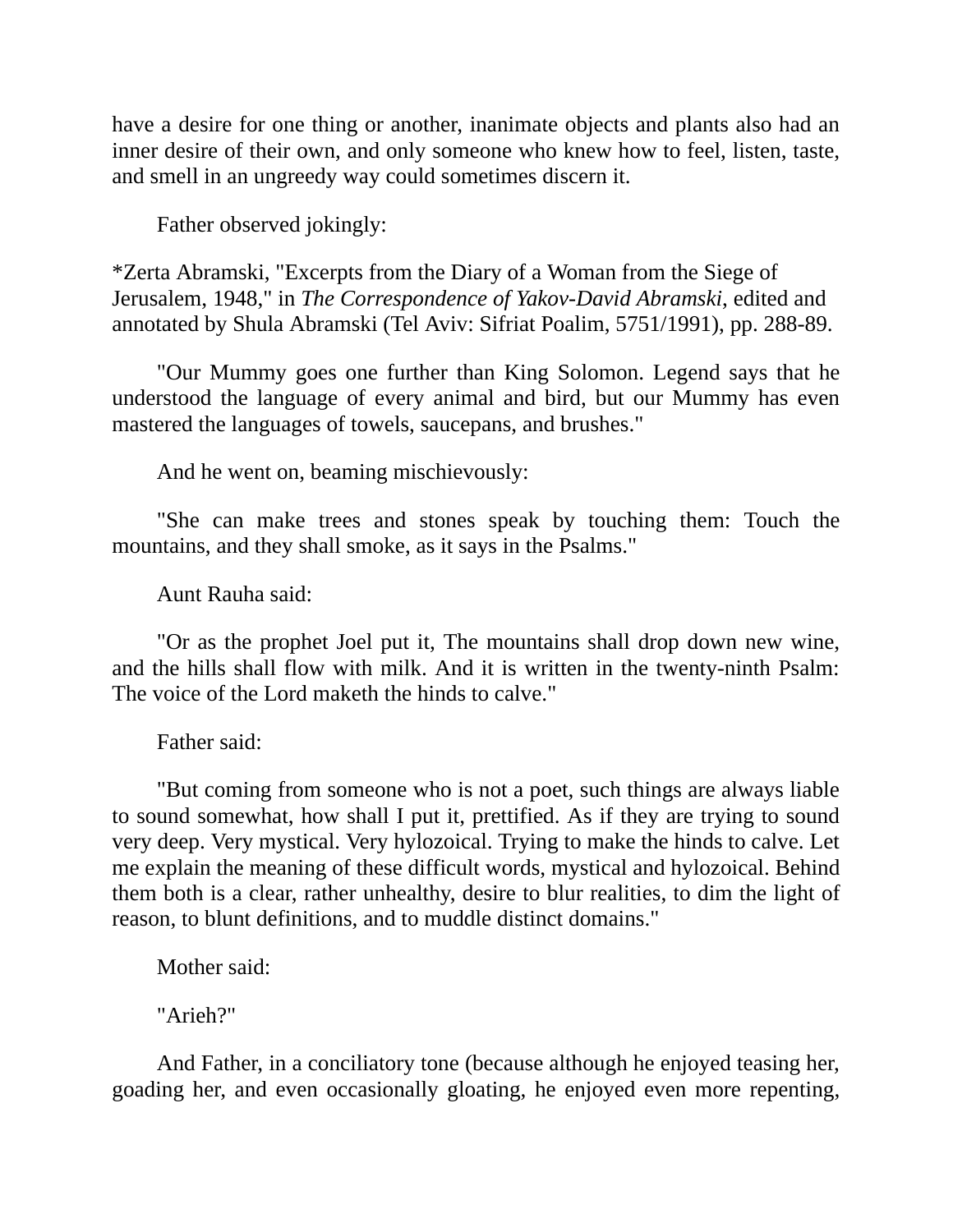apologizing, and beaming with goodwill, just like his own father, Grandpa Alexander), said:

"*Nu*, that's enough, Fanitchka. I've finished. I was only having a bit of fun."

The two missionaries did not leave Jerusalem during the siege: they had a strong sense of mission. The Savior himself seemed to have charged them with the task of boosting the spirits of the besieged and helping as volunteers to treat the wounded at the Shaarei Tsedek Hospital. They believed that every Christian had a duty to try to atone, in deeds rather than words, for what Hitler had done to the Jews. They considered the establishment of the State of Israel as the finger of God. As Aunt Rauha put it, in her biblical language and gravely pronunciation: It is like the appearance of the rainbow in the cloud, after the flood. And Aunt Aili, with a tiny smile, no more than a twitch of the corner of her mouth: "For it repented the Lord of all that great evil, and He would no longer destroy them."

Between bombardments they used to walk around our neighborhood, in their ankle boots and headscarves, carrying a deep bag of grayish hessian, distributing a jar of pickled cucumbers, half an onion, a piece of soap, a pair of woolen socks, a radish, or a small quantity of black pepper to anyone prepared to receive it from them. Who knows how they got hold of all these treasures. Some of the ultra-Orthodox rejected these gifts in disgust, some drove the two ladies away from their doors contemptuously, others accepted the gifts but spat on the ground the missionaries' feet had trodden on the moment their backs were turned.

They did not take offense. They were constantly quoting verses of consolation from the Prophets, which seemed strange to us in their Finnish accent, which sounded like their heavy boots tramping on gravel. "For I will defend this city, to save it." "No enemy or foe shall come into the gates of this city." "How beautiful upon the mountains are the feet of him that bringeth good tidings, that publisheth peace ... for the wicked shall no more pass through thee..." "Fear not, O Jacob my servant, saith the Lord: for I am with thee; for I will make a full end of all the nations whither I have driven thee."

Sometimes one of them would volunteer to take our place in the long line for water that was distributed from a tanker, half a bucket per family on Sundays,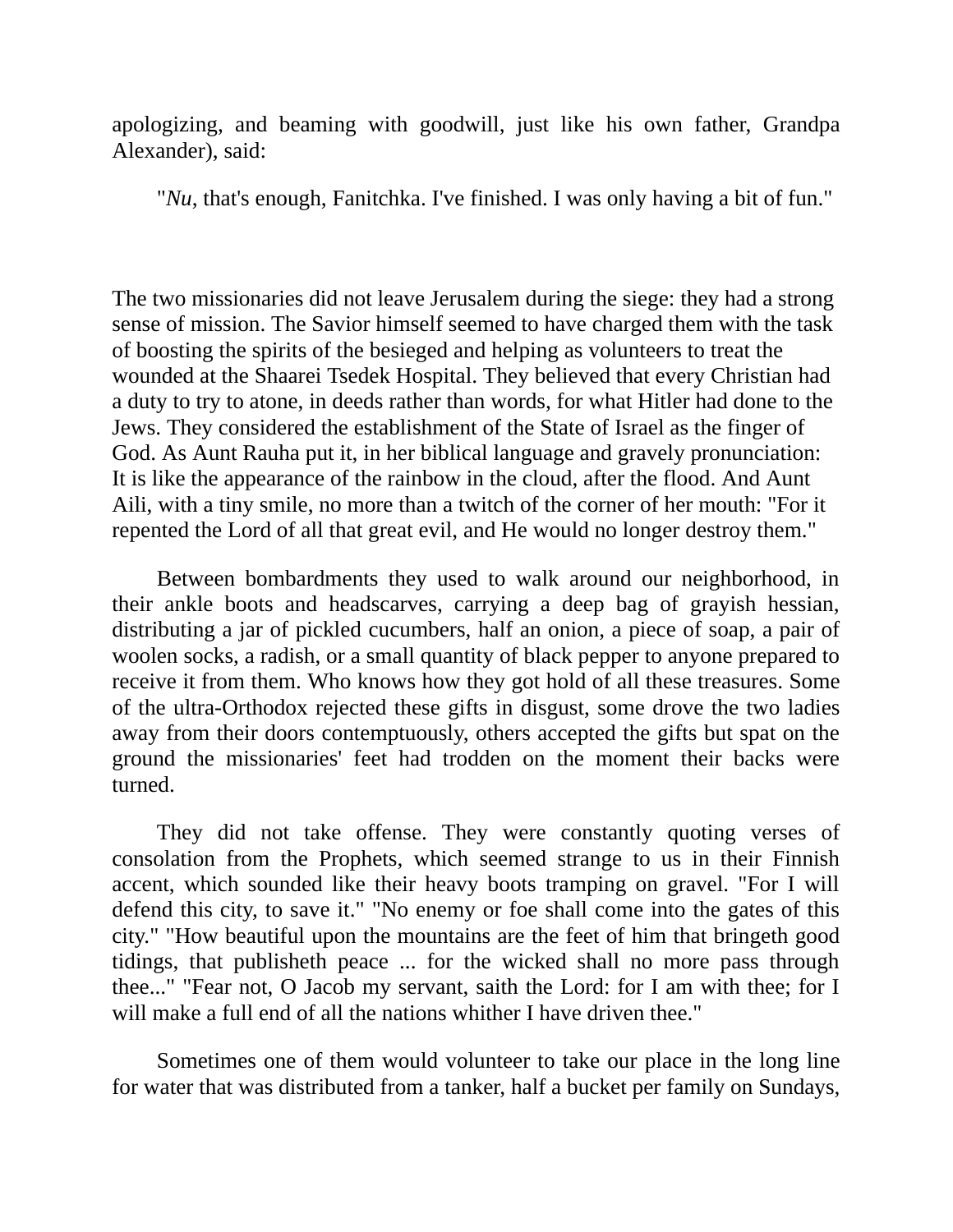Tuesdays, and Thursdays only, assuming the tanker had not been pierced by shrapnel before it reached our street. Or else one of them would go around our tiny barricaded apartment handing out half a "mixed vitamin" tablet to each of the many inmates. Children received a whole tablet. Where did the two missionaries get hold of these wonderful gifts? Where did they replenish their gray hessian bag? Some said one thing and some another, and some warned me not to accept anything from them because their only objective was "to take advantage of our distress and make converts for that Jesus of theirs."

Once I plucked up my courage and asked Aunt Aili—even though I knew what the answer would be: "Who was Jesus?" Her lips quivered slightly as she replied hesitantly that he was still alive, and that he loved us all, particularly those who mocked or despised him, and if I filled my heart with love, he would come and dwell within my heart and bring me suffering but also great happiness, and the happiness would shine forth out of the suffering.

These words seemed so strange and full of contradictions that I felt a need to ask Father too. He took me by the hand and led me to the mattress in the kitchen, which was Uncle Joseph's refuge, and asked the famous author of *Jesus of Nazareth* to explain to me who and what Jesus was.

Uncle Joseph was lying on his mattress, looking exhausted, gloomy, and pale, his back resting on the blackened wall and his glasses raised onto his forehead. His answer was very different from Aunt Aili's: Jesus of Nazareth was, in his view, "one of the greatest Jews of all time, a wonderful moralist who loathed the uncircumcised of heart and fought to restore to Judaism its original simplicity and wrest it from the power of hair-splitting rabbis."

I did not know who the uncircumcised of heart or the hair-splitting rabbis were. Nor did I know how to reconcile Uncle Joseph's Jesus, who loathed and fought to wrest, with Aunt Aili's Jesus who neither loathed nor fought nor wrested but did the exact opposite, he especially loved sinners and those who despised him.

In an old folder I came across a letter that Aunt Rauha wrote to me from Helsinki in 1979, on behalf of both of them. She wrote in Hebrew, and among other things she said: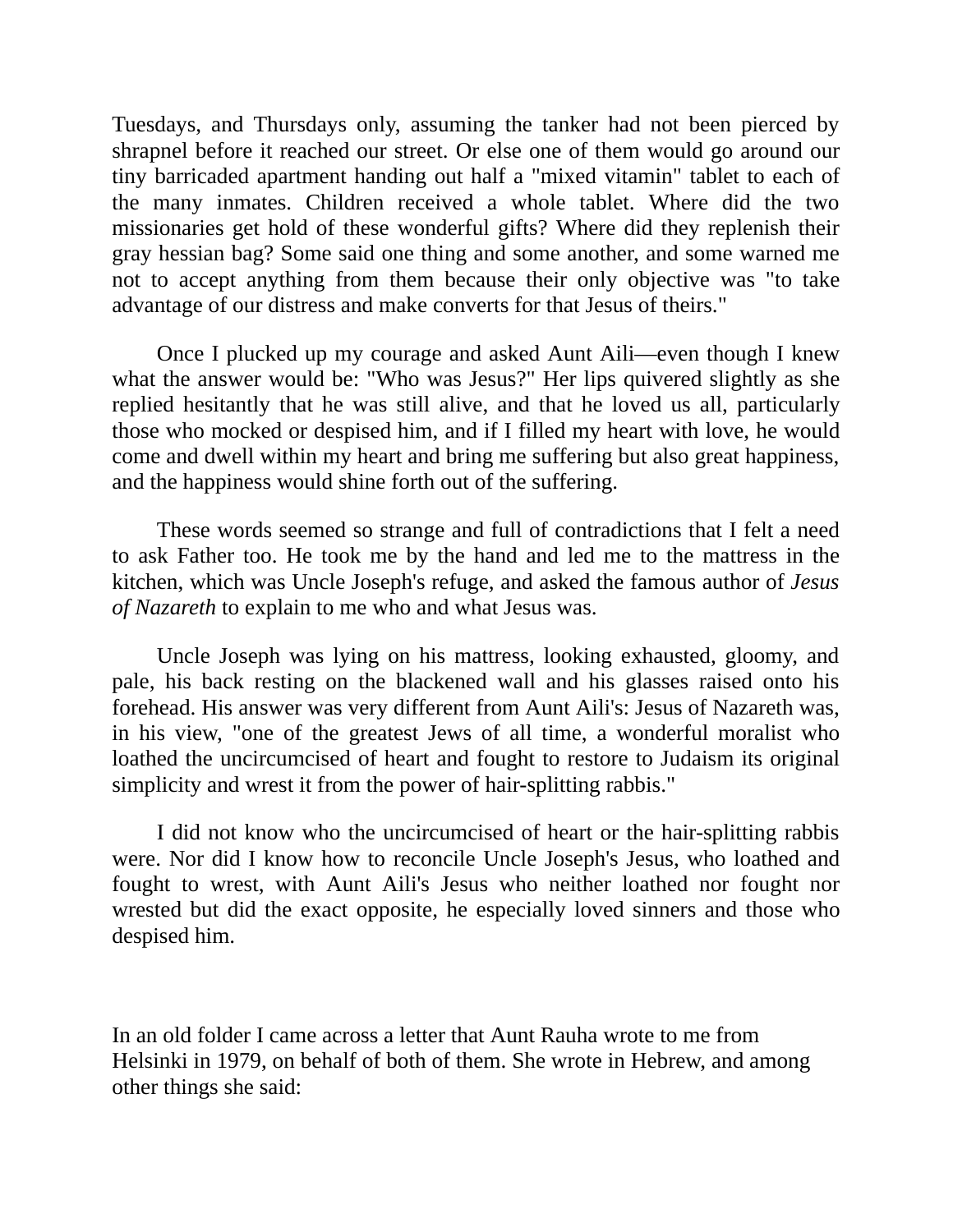...We too were pleased that you won the Euro-Viseo Song Contest. And how about the song?

The faithful here were very glad that they from Israel sang: Hallelujah! There is no more fitting song ... I was able also to see the film *Shoah*, which caused tears and pains of conscience from the countries that persecuted to such an extent, without any end, without any sense. The Christian countries must ask much pardon from the Jews. Your father said once that he cannot understand why the Lord allows such terrible things ... I always said to him that the Lord's secret is on high. Jesus suffers with the people of Israel in all its sufferings. The faithful also have to bear their share of the sufferings of Jesus that he let them suffer ... Nevertheless the atonement of Christ on the cross covers all the sins of the world, of all mankind. But this you can never understand with your brain ... There were Nazis who received pains of conscience and repented before their death. But their repentance did not make the Jews who died come back to life. We all need atonement and grace each day. Jesus says: Do not fear those who kill the body, because they are not able to kill the soul. This letter is from me and from Aunt Aili. I received a heavy blow to my back six weeks ago when I fell inside the bus, and Aunt Aili does not see so well.

With love,

Rauha Moisio

And once when I went to Helsinki, because one of my books had been translated into Finnish, the two of them suddenly turned up in the cafeteria of my hotel, both wearing dark shawls that covered their heads and shoulders, like a pair of old peasant women. Aunt Rauha was leaning on a stick and was gently holding Aunt Aili's hand, as she was now almost blind. Aunt Aili helped her to a corner table. They both demanded the right to kiss me and bless me. It was not easy to get them to allow me to order them each a cup of tea, "but nothing else please!"

Aunt Aili smiled slightly: it was not so much a smile as a faint quivering of her lips; she was on the verge of saying something, changed her mind, placed her right fist inside her left hand, as though putting a diaper on a baby, moved her head once or twice as though in lament, and finally she said: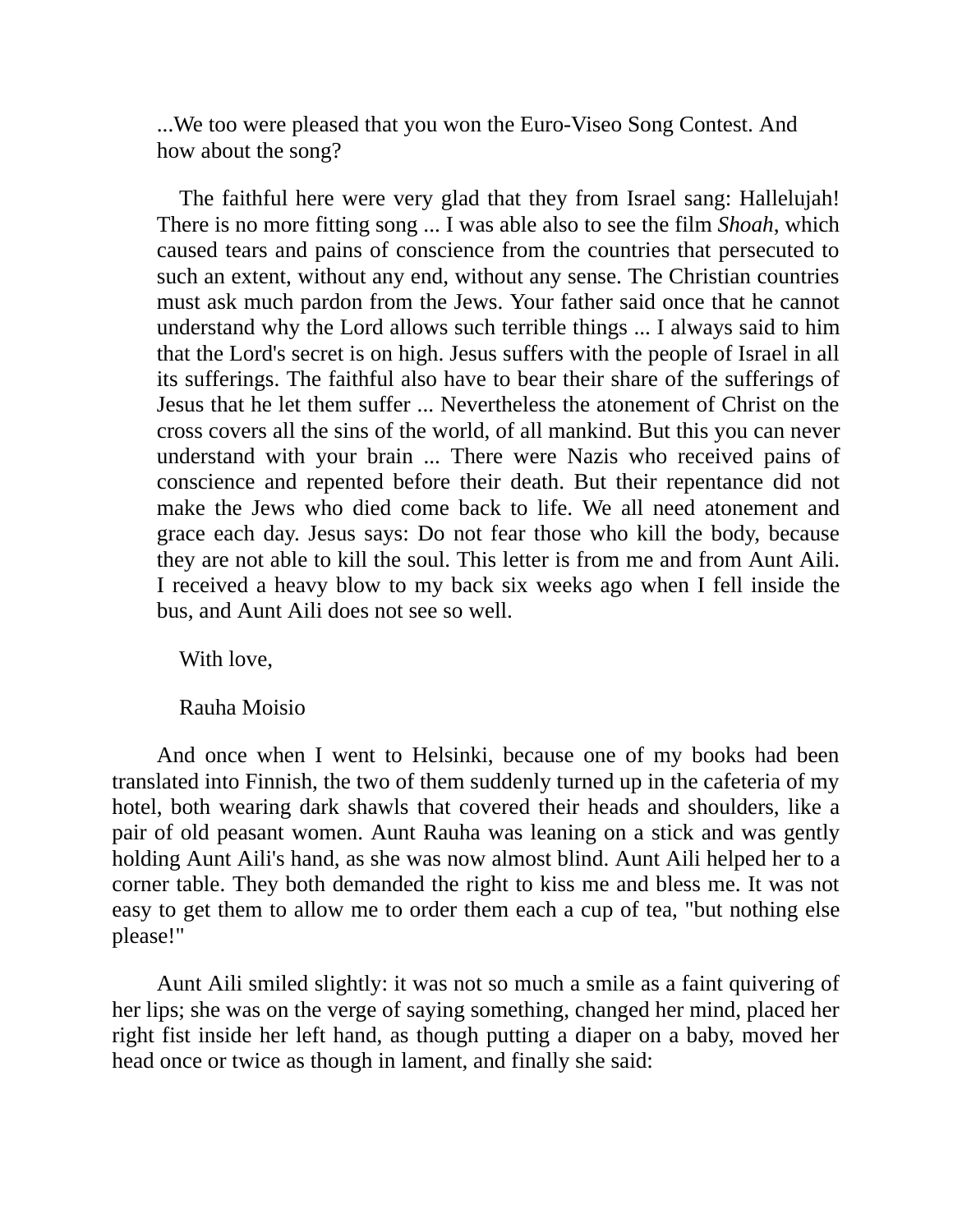"Praise be to God for permitting us to see you here in our land, though I do not understand why your dear parents were not vouchsafed to be among the living. But who am I to understand? The Lord has the answers. We can merely wonder. Please, I'm sorry, will you allow me to feel your dear face? It is only because my eyes have failed."

Aunt Rauha said of my father: "Blessed be his memory, he was the dearest of men! He had such a noble spirit! Such a humane spirit!" And of my mother she said: "Such a suffering soul, peace be upon her! She had many sufferings, because she saw into the heart of people, and what she saw was not so easy for her to bear. As the prophet Jeremiah says, 'The heart is deceitful above all things, and desperately wicked: who can know it?'"

Outside, in Helsinki, sleet was falling. The daylight was low and murky, and the snowflakes were gray and did not settle. The two old women were wearing almost identical dark dresses and thick brown socks, like girls from a respectable boarding school. When I kissed them, they both smelled of plain washing soap, brown bread, and bedding. A small maintenance man hurried past us, with a battery of pencils and pens in the pocket of his overalls. Aunt Rauha took a brown paper packet out of a big bag that was under the table and handed it to me. I recognized the bag: it was the same gray hessian bag from which they used to hand out small bars of soap, woolen socks, rusks, matches, candles, radishes, or a precious packet of powdered milk during the siege of Jerusalem, thirty years previously.

I opened the packet, and there was a Bible printed in Jerusalem, in Hebrew and Finnish on facing pages, a tiny music box made of painted wood with a brass lid, and an assortment of dried flowers, unfamiliar Finnish flowers that were beautiful even in their death, flowers that I could not name and that I had never seen before that morning.

"We were very fond," Aunt Aili said, her unseeing eyes seeking mine, "of your dear parents. Their life on this earth was not easy, and they did not always dispense grace to each other. There was sometimes much shadow between them. But now that finally they dwell in the secret of Almighty in the shelter of the wings of the Lord, now there is certainly only grace and truth between your parents, like two innocent children who have known no thought of iniquity, only light, love, and compassion between them forever, his left hand under her head and her right hand embraces him, and every shadow has long since departed